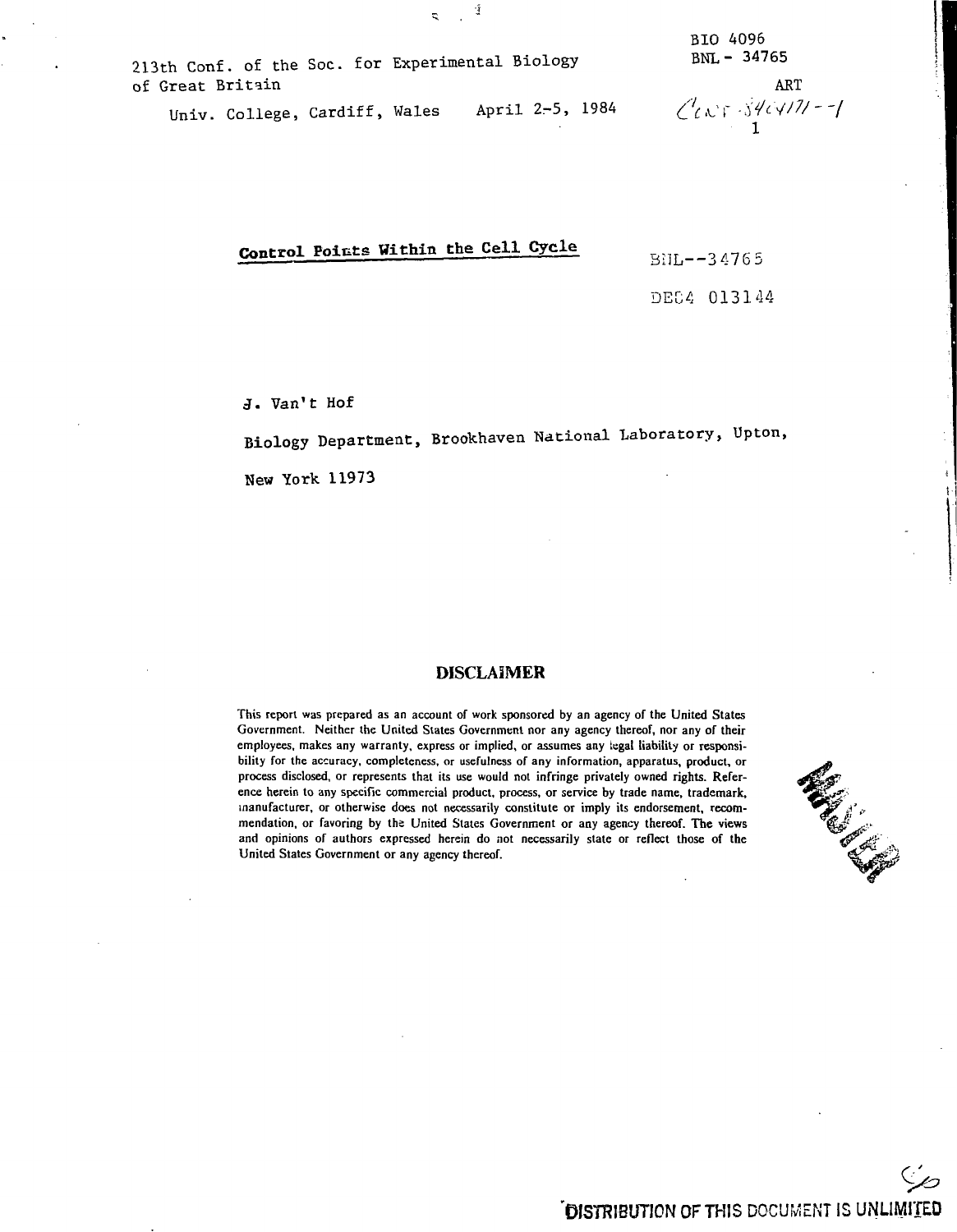#### Introduct**ion**

More than thirty years ago Howard and Pelc (1953) recognized that the interphase of dividing cells of Vicia faba had three phases. They named these phases the presynthetic phase (Gl), the DNA-synthetic phase (S), and the postsynthetic phase (G2). Cells in G2 enter mitosis (M) and after division the daughter cells enter Gl. The term cell cycle refers to the passage of cells in time from one division to the next; starting at M, proceeding to Gl, on to S, then to G2, and finally to M again.

In root meristematic cells of unrelated species the duration of S is determined by the amount of nuclear DNA (Van't Hof, 1965; 1974a). Cell division and cell differentiation, on the other hand, are controlled by factors that operate during Gl and G2 (Van't Hof & Kovacs, 1972; Van't Hof, 1973; 1974b). These two observations constitute the general framework and the motivation for much of the material covered under the four topics presented in this paper. The first topic, the principal control point hypothesis and the control of cell division in plants from Gl and G2, is reviewed briefly- The second concerns the positive relation between nucleai DNA content and the duration of S. An interpretation of this relation is presented in terms of replicon properties. Third, chromosomal DNA maturation, its occurrence in late S, and its dependence on high cellular concentrations of thymidine are mentioned. Finally, the presence of extrachromosomal uNA in certain cells that differentiate from G2 is discussed.

# Principal control point hypothes:s

The idea that cell division in complex tissues reflects the activity of genetically different cell populations can be traced to Gelfant (1961;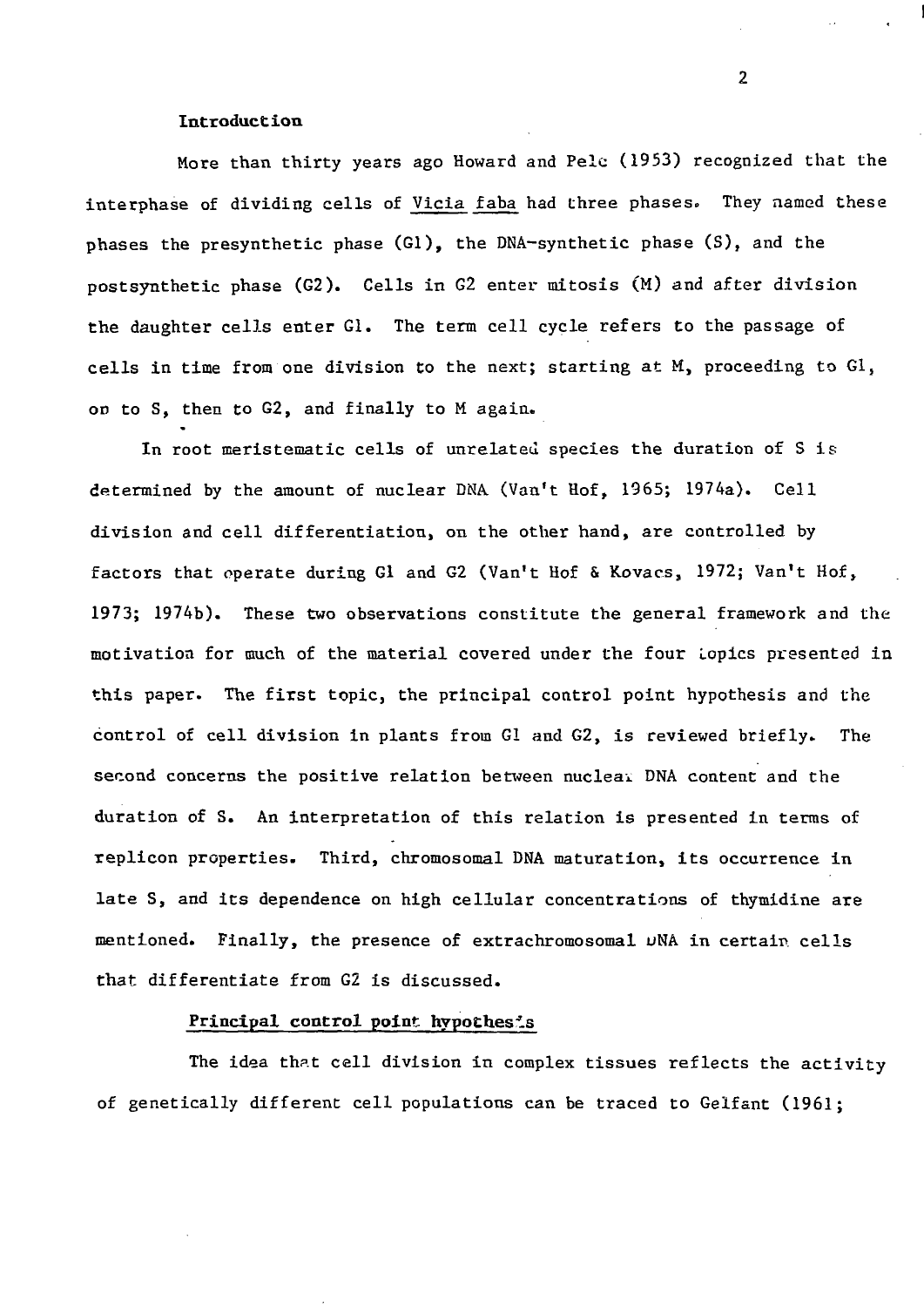1963; 1966). Cell populations were identified phenotypically by the phase in which they arrest when not dividing; one population arrested in Gl, the other in G2. Meristematic cells likewise arrest in Gl and G2 when they cease dividing (Van't Hof, 1973; 1974b). The reproducibility of this phenomenon, whether induced in vitro by nutritional starvation or in vivo by dormancy, was the basis for the principal control point hypochesis (Van't Hof & Kovacs, 1972). The hypothesis states that cell division in complex tissue is regulated by factors that operate during Gl and G2 and that under conditions where cell division ceases these factors become limiting causing cell arrest in Gl or G2. Evidence supporting the hypothesis is extensive and the topic has been comprehensively reviewed (Rost, 1977). Though the hypothesis was based on observations made on cells of co; plex tissue, recent work with plant cell suspension cultures show it to be valid also for single cells (Gould, Everett, Wang & Street, 1981). The principal controls are manifested at two stages during the lifetime of root cells. Once when the cells are proliferative but cease dividing temporarily because of stress or other causes and again when they cease dividing and differentiate, to form mature tissue (Evans & Van't Hof, 1974a). Cytological data show that the phase in which cells of higher plants arrest is prescribed suggesting that the phenomenon is genetically controlled. The ratio of cells arrested in Gl : G2 in nutritionally starved root meristems is species specific and similar ratios are seen in mature root tissue of unstressed seedlings (Evans & Van't Hof, 1974a). This finding demonstrates that the  $\beta$  phase in which cells arrest (arrested cell phenotype) is consistent and independent regardless of the cause of arrest. The presence of genes in yeast that control cell division in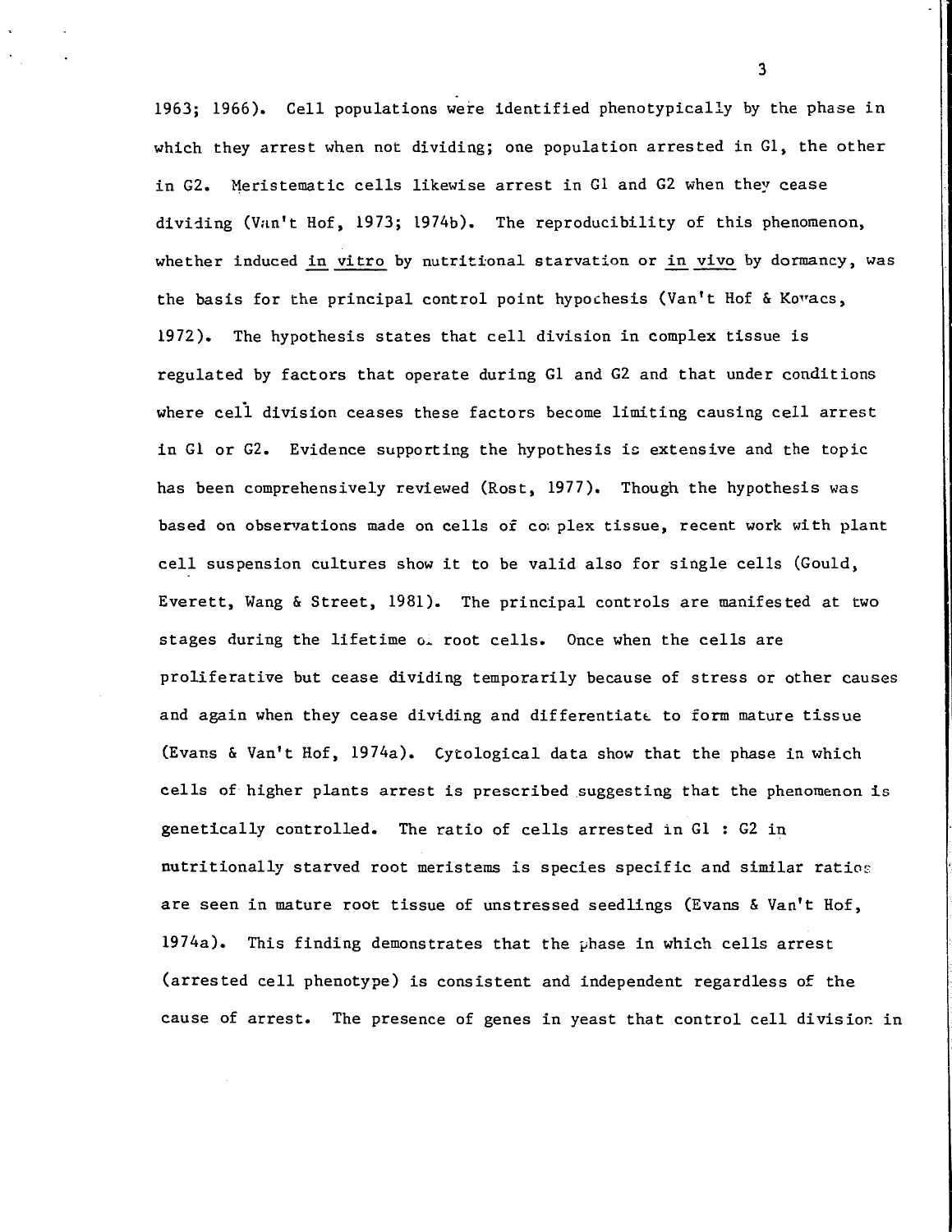Gl and G2 augments the plausibility that similar genes may be functioning in higher plant cells (Beach, Durkacz, & Nurse, 1983).

Though meristematic cells arrest only in Gl and G2, this does not mean that the meristem has only two cell populations. Pea root meristems have at least three cell populations, each with its own arrested cell phenotype (Evans & Van't Hof, 1974b). One population arrests in Gl, another in G2, and a third that stops in either Gl or G2. This latter group is responsive to a substance called the G2 factor (Evans & Van't Hof, 1973, 1974b) now identified as 5 methylnicotinic acid or trigonelline (Evans, Almeida, Lynn, & Nakanishi, 1979). The cells arrest in G2 when trigonelline is present continuously or in Gl if it is absent. Most legumes have high concentrations of trigonelline (71 to 554  $\mu$ g/g) while most non-legumes and monocotyledonous plants have 0.6 to 15  $\mu$ g/g of tissue (Evans & Tramontano, in press). Work with trigonelline is still in the descriptive stage and its direct mechanism of action on cells remains unknown. Nevertheless, trigonelline appears to have all the classical characteristics of a plant hormone (Evans & Tramontano, 1981).

The principal point hypothesis originated from observations made on root meristem cells but experiments with shoot apices indicate that cell division in this tissue also is regulated in Gl and G2. In 1967, Bernier and his associates (Bernier, Kinet, & Bronchart, 1967) suggested that the transition from a vegetative to a floral meristem involved the accumulation of cells in G2 prior to increased mitotic activity. This suggestion was confirmed later by cytophotometric measurements (Jacqmard & Miksche, 1971). That cells first accumulate in G2 after a change in photoperiod argues for a light-sensitive controlling factor that operates in G2. Also, in the shoot apex of Silene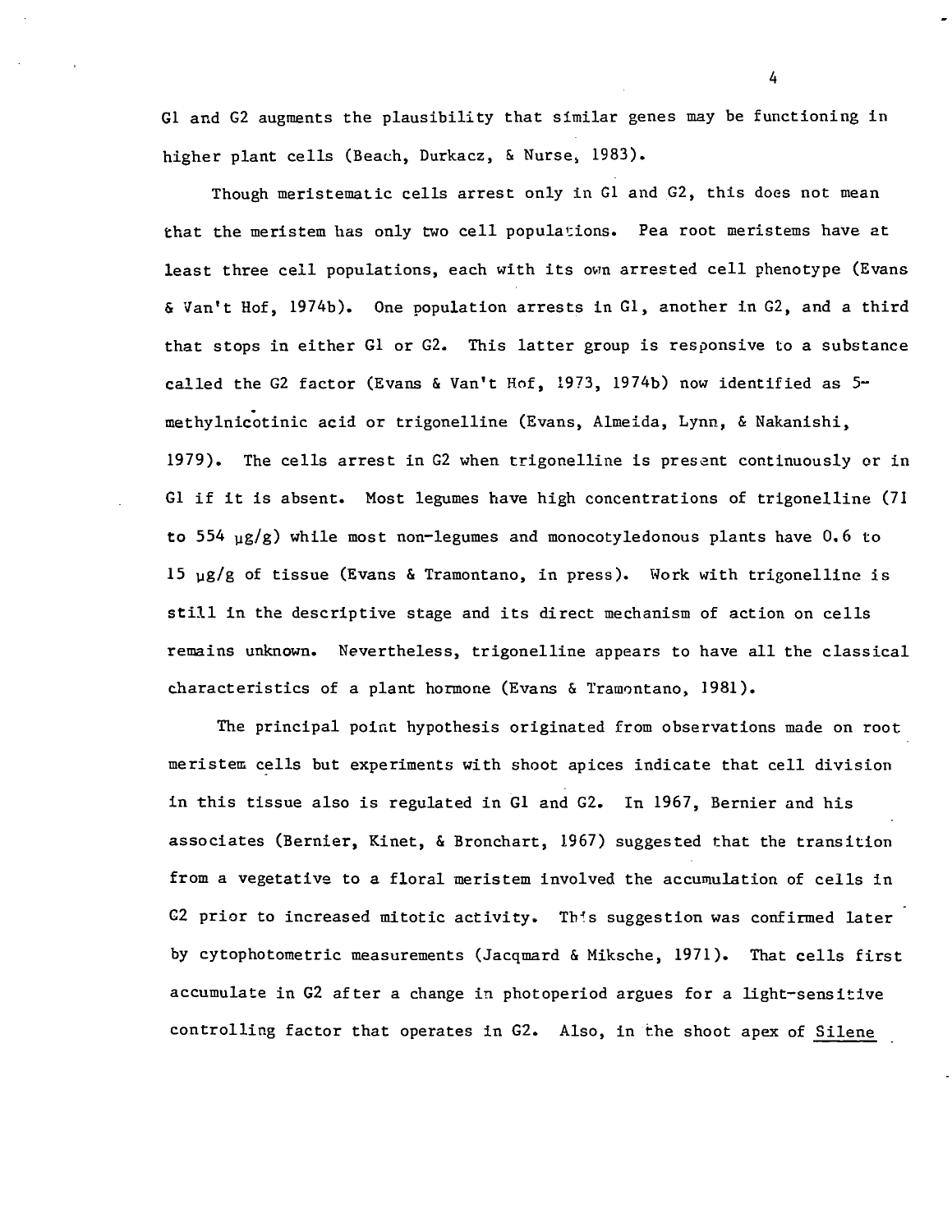coeli-rosa only Gl and G2 respond to far-red light and red light exposures, again indicating that the cell cycle is controlled by factors that operate during these phases (Francis, 1981a). Finally, a comparison of the number of cells in Gl and G2 (G1:G2 ratio) in the vegetative apex of three plants shows that the ratio is species specific just as in root meristems. Sinapis alba has a ratio favoring G2 (Jacqmard & Miksche, 1971), Xanthium strumarium favors Gl (Jacqmard, Raju, Kinet & Bernier, 1976), and Silene coeli-rosa has a ratio of almost one (Francis & Lyndon, 1978; Francis, 1981b). These data are consistent with the principal control point hypothesis and they indicate that Gl and G2 are the phases wnere the initial photo responses are registered in the shoot apex.

5

Observations consistent with a hypothesis, however, are not enough. Cellular work on root and shoot meristems alike remains limited by the lack of information at the molecular level. The controls that operate during Gl and G2 need to be defined in molecular terms and more effort must be directed toward the question of why Gl and G2 exist at all. It may be more productive to adopt the view that the entire cell cycle, not just S and M, is nature's way to assure a correct and adequate genetic inheritance to each of the recipient daughter cells produced by mitosis. This point of view is advantageous because it focuses on chromatin and DNA, and as such, deals directly with the most important elements of molecular controls.

#### **Replicon properties and the duration of S**

The duration of S is the time needed by a cell to replicate its chromosomes. In cellular terms, the amount of DNA in a haploid nucleus (genome size) is defined as a C-value. When diploid cells begin S, they have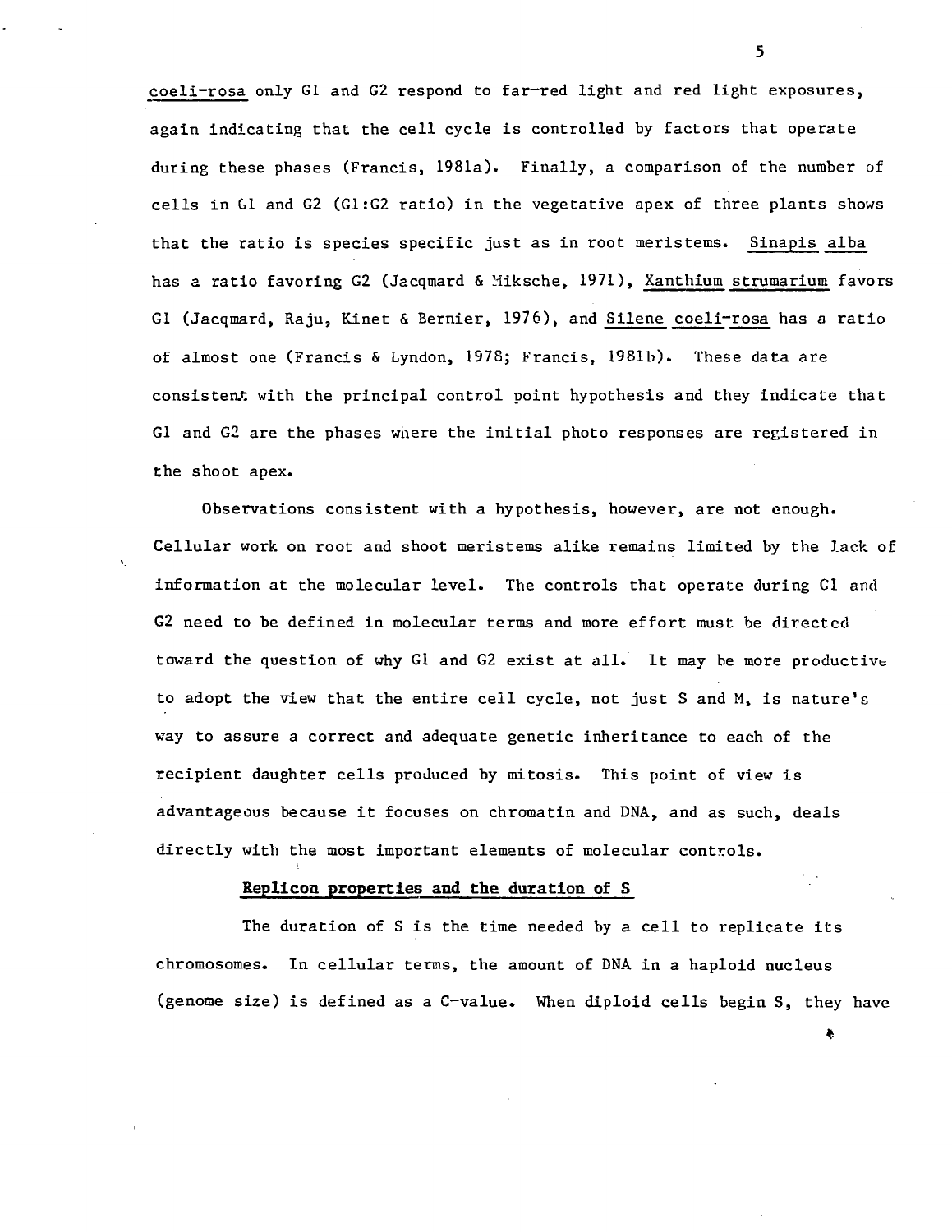a 2C amount of DNA and when they end S, they have a 4C amount. Chromosomal DNA in eukaryotic cells is replicated by numerous replication units called replicons (Taylor, 1963; Huberman & Riggs, 1968). Each replicon has an origin where replication begins and two replication forks that diverge bidirectionally from the origin while replicating nascent DNA chains. Two properties of replicons, size (the origin to origin distance) and the rate of fork movement, vary little amongst plant species with genome sizes that differ 82-fold (Van't Hof & Bjerknes, 1981). Taken as a group these plants have replicons with a mean size of 22  $\pm$  3.4 pm and a mean fork rate of 8  $\pm$  1.4 pm per hour at 23<sup>o</sup>C.

A common, feature of chromosomal DNA replication is that replicons function in groups (Cairns, 1966; Huberman & Riggs, 1968; Hand, 1975). Along a single chromosomal duplex molecule, several tandem replicons actively replicate DNA while a neighboring group located on the same molecule remains inactive (Fig. 1). This feature suggests that chromosomal DNA replication is organized as a three—unit hierarchy. The elementary replication unit is a single replicon which is a member of a group of replicons arranged end to end along a section of the chromosomal duplex. Such a group, called a cluster, is distinguished by the fact that its members replicate their portion of nascent DNA almost simultaneously. The third unit of the hierarchy is called a family or bank. It consists of many clusters that are distributed amongst the chromosomal complement of the cell. A family is operationally defined as one or more clusters that replicate at a certain time during S. The temporal order of DNA replication during S is then, a reflection of the sequential activity of replicon families. An example of sequential activity of replicon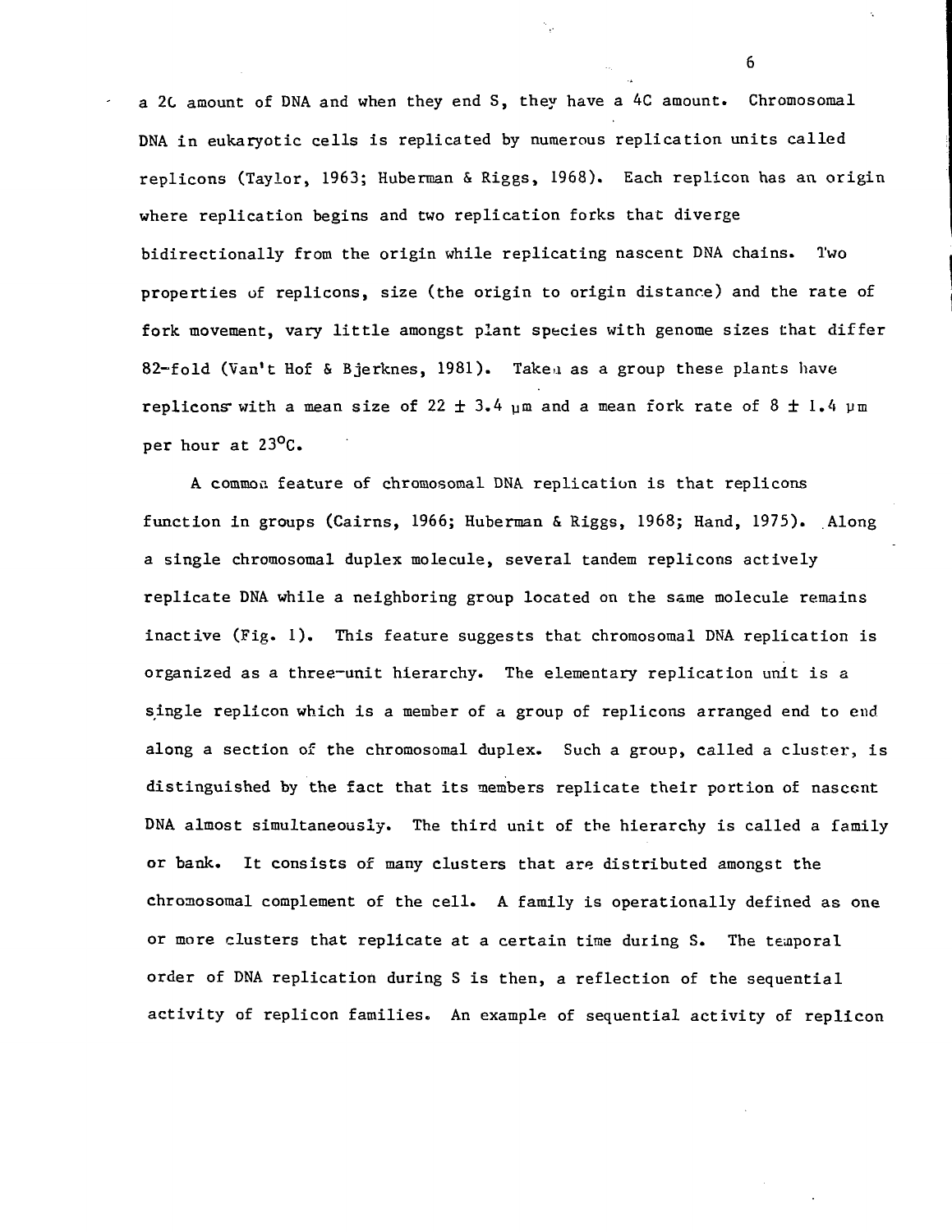families was detected in dividing cells of Arabidopsis thaliana (Van't Hof, Kuniyuki & Bjerkres, 1978). A. thaliana has two replicon families, one estimated to have 687 members and another with 1888 members per genome. The families initiate replication in sequence separated by a 36 minute interval. The S phase in A. thaliana is about 2.8 hours and 95% of this time is accountable by two variables; the time needed by each replicon family to replicate its portion of chromosomal DNA and the 36 minute interval between the beginning of replication by the first family activated when cells enter S and the second family activated 36 minutes later. The diagram in Fig. 2 shows how this temporal relation is viewed for A. thaliana. It is proposed that cells of other plant species with larger genomes have more replicon families, and correspondingly longer S phases (Van't Hof & Bjerknes, 1981).

The sequential activity of replicon families during S suggests that. factors exist that are responsible for maintaining the order of replication and it infers that these factors are specific for each replicon family. The nature of these factors and how they are generated is unknown but it is obvious that those responsible for activation of the first family to replicate in S are produced during Gl. Factors specific for the activation of the second family may, in turn, be produces of genes encoded on replicons of the first family. If transcription of these genes is delayed until after their sequences are replicated, then the time of their expression is dependent on the replicacion fork rate. The faster the forks move, the sooner these genes are replicated and transcribed, and the sooner the next replicon family is signaled to begin replication. In cells with several replicon families, this

 $\overline{7}$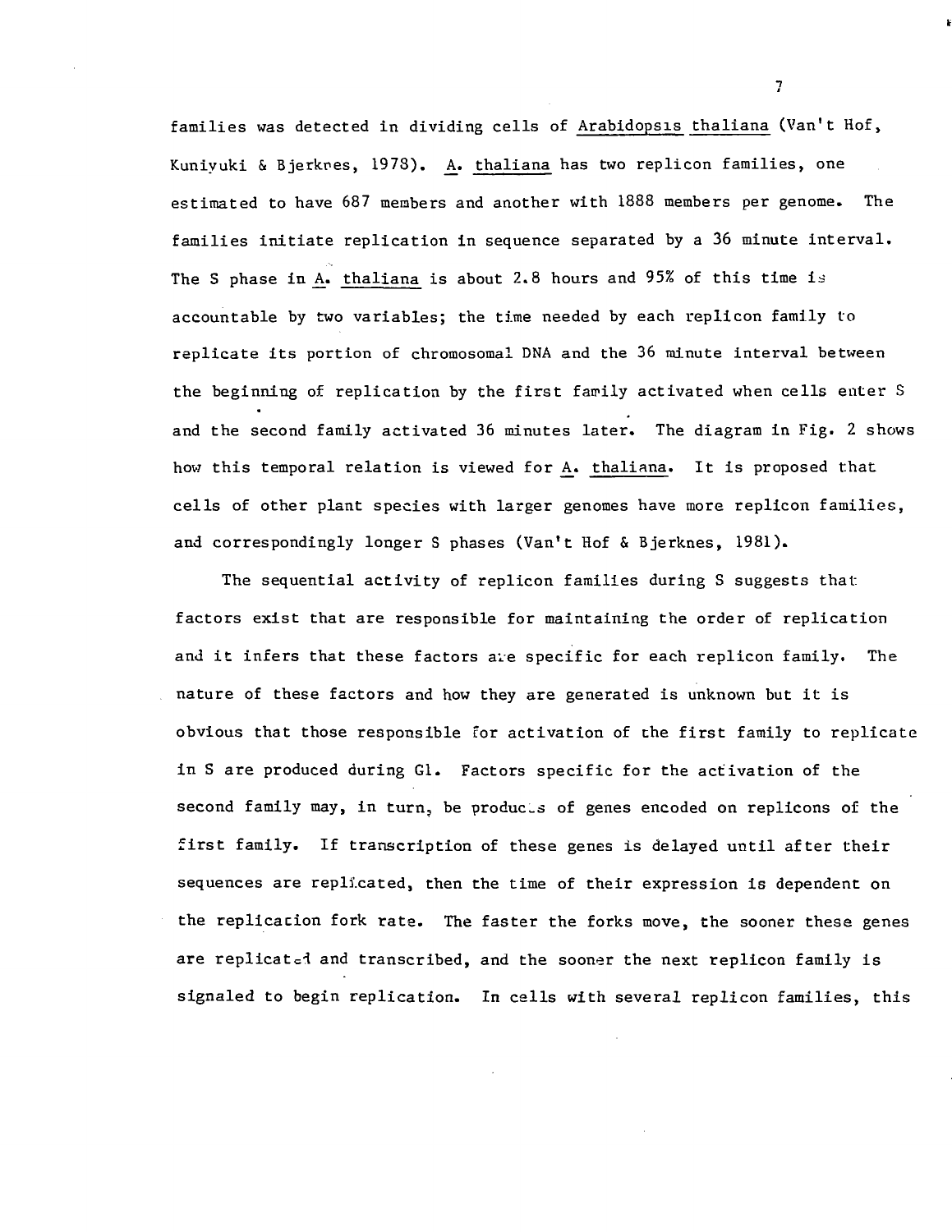type of auto-regulation would produce a cascading effect at the replicon level until cells complete S (Fig. 3).

The idea that the temporal order of replicon families is self-regulating once the first family begins, is supported, but not proven, by measurements of replicon properties of meristernatic cells of Helianthus annuus roots grown at different temperatures (Van't Hof, Bjerknes & Clinton, 1978). At temperatures from 20 to 35°, a change in replication fork rate accounts for more than 9C% of the change in the duration of S. Thus, at these temperatures the time between the replication of one family and that of the next depends on the replication fork rate. Only at  $38^{\circ}$ , a near lethal temperature for H. annuus, or at low temperatures (10 to  $15^{\circ}$ ) is the lengthening of S, and hence, the interval between the replication of one family and the next, due to processes other than fork rate.

## **Thymldine concentration effects on chromosomal DNA maturation**

Chromosomal DNA maturation is unique to eukaryotic cells. The term maturation refers to the joining of nascent replicons to form cluster-sized molecules and to the joining of clusters to produce chromosomal-sized nascent DNA. In plant and animal cells chromosomal DNA maturation occurs in a stepwise manner that is cell cycle dependent (Kowalski & Cheevers, 1976; Walters, Tobey & Hildebrand, 1976; Funderud, Andreassen & Haugli, 1978; Schvartzman, Chenet, Bjerknes & Van't Hof, 1981). The first step (Step 1, Fig. 4) occurs in early S with the initiation, chain elongation, and termination of nascent chains by replicon clusters. The replicons of pea root cells need about an hour to replicate a nascent single-stranded chain of about 18 x  $10^6$  daltons (Van't hof & Bjerknes, 1977; Van't Hof, Bjerknes & Delihas,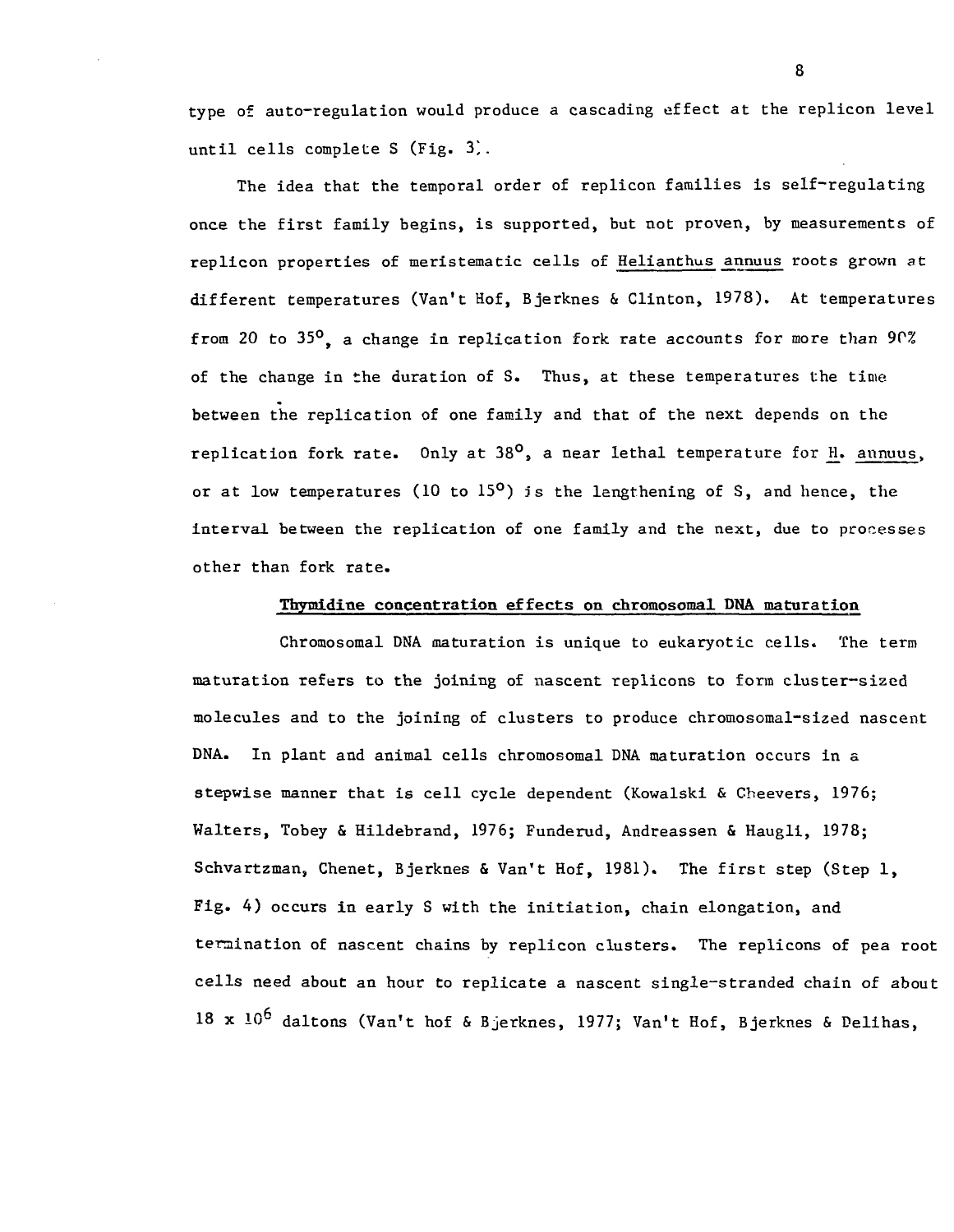1983). After this, the replication forks of adjacent replicons within a cluster converge and stop leaving a gap between nascent chains (Step II). Meanwhile the neighboring cluster, located to the right of the first in the diagram of Fig. 4, began replication. As cells progress through S, each cluster of each replicon family follows Steps I and II until most of the chromosomal DNA is replicated with the exception of the gaps between adjacent nascent replicons. When cells reach late S or early G2 the gaps between nascent replicons are sealed, first producing cluster-sized molecules (Step III) and then chromosomal-sized nascent chains of DNA complementary to the parental strand (step IV). Recent work with pea roots indi ates that the amount of thymidin^ available to cells in S is a factor responsible for the stepwise maturation of chromosomal DNA (Schvartzman, Krimer & Van't Hof, 1984). Synchronized cells starved of carbohydrate and thymidine fail to join nascent replicons when fed thymidine exogenously at concentrations of 1 to 10  $\mu$ M but do so when the concentration is 100  $\mu$ M. Thus, the final step of maturation occurs when the relative concentration of thymidine is high. This observation is in accord with an idea proposed by Mathews and Sinha (1982). Using T4 phage-infected Escherichia coli, these authors determined t^iat the concentration of deoxythymidine triphosphate was 4 to 5 times higher at the replication fork than in other areas within the cell. They proposed the existence of a concentration gradient near the replication fork that results in less thymidine available for other processes. For the eukaryotic cell one of these other processes would be chromosomal DNA maturation. Thus, in replicating pea root cells, an exogenous supply of  $100 \mu m$  thymidine is sufficient to overcome or reduce an effect of a concentration gradient at the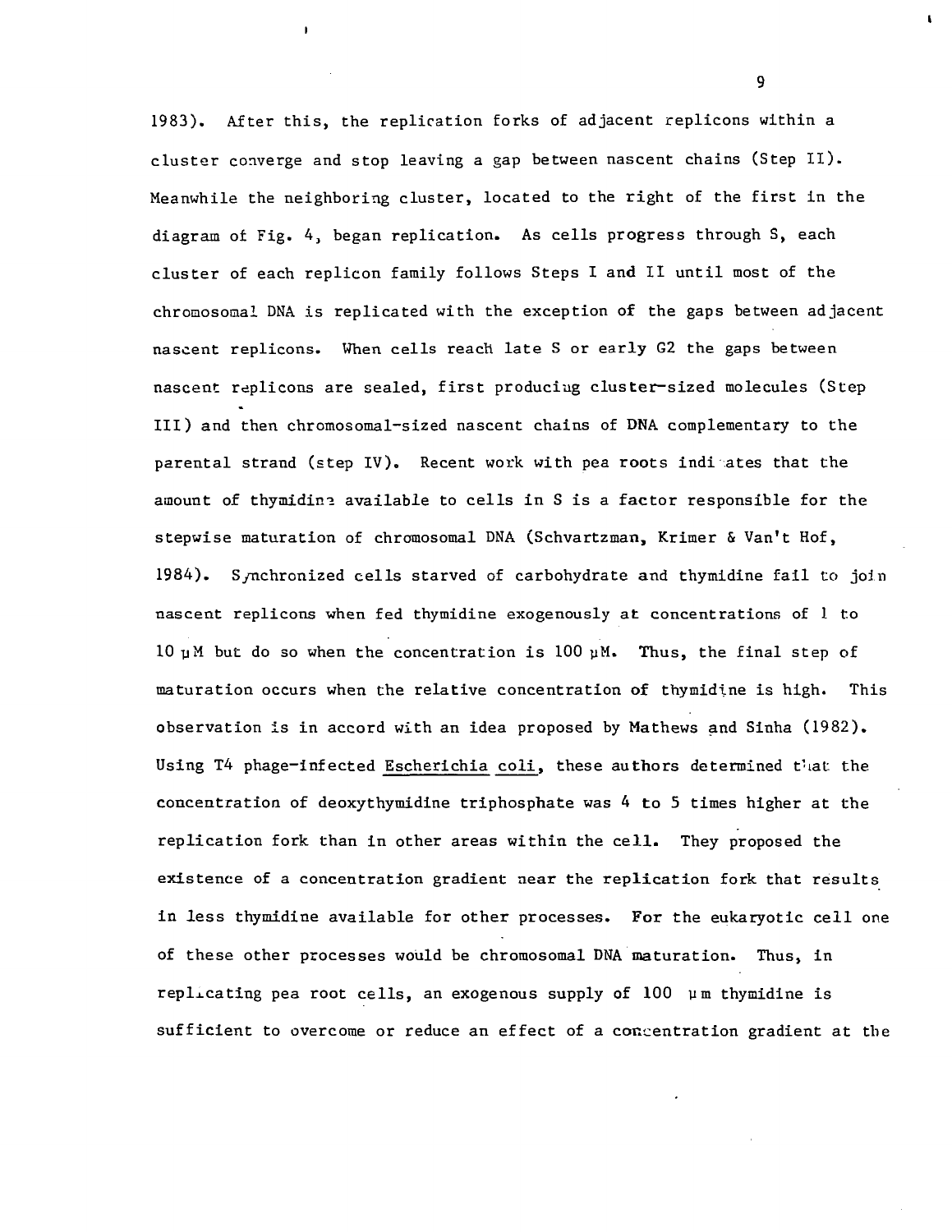replication forks and is high enough for cells to join nascent replicons. The idea that chromosomal DNA maturation occurs when the relative cellular pool of thymidine is high, is supported by other work with plant and mammalian cells. Chromosomal DNA maturation in mammalian cells occurs in late S (Kowalski & Cheevers, 1976; Walters, Tobey & Hildebrand, 1976), a time when the crllular concentrations of deoxyribonucleoside triphosphates, and particularly deoxythymidine triphosphate, are highest (Skoog, Nordenskjold & Bjursell, 1973; Walters, Tobey & Ratliff, 1973). Also, in plant cells two enzymes. deoxythymidine kinase and deoxythymidine monophosphate kinase, are more active during late S and early G2 than in early S (Harland, Jackson & Yeoman, 1973). These enzymes provide precursors for deoxythymidine trip\* osphate, and their high activity during late S and early G2 would increase the cellular pool of deoxythymidine triphosphate, favoring chromosomal DNA maturation.

## **Extrachromosomal DMA, and cell differentiation** from G2

The root tip meristem serves the plant in two ways; it is the site of cell proliferation, hence responsible for the building blocks of root growth, and it is the site where cells take their first step toward differentiation. When cells cease dividing they remain arrested in Gl or G2 and begin differentiation. In pea roots certain cells in their final cell cycle replicate about 80% of their nuclear DNA, accumulate in late S, replicate the remaining 20% of their DNA, and eventually differentiate from G2 (Van't Hof & Bjerknes, 1982; Van't Hof, Bjerknes & Dellhas, 1983). When replicating the remaining 20% of their DNA, these cells produce extrachromosomal DNA molecules (exDNA). Three pieces of evidence indicate that exDNA is of nuclear origin.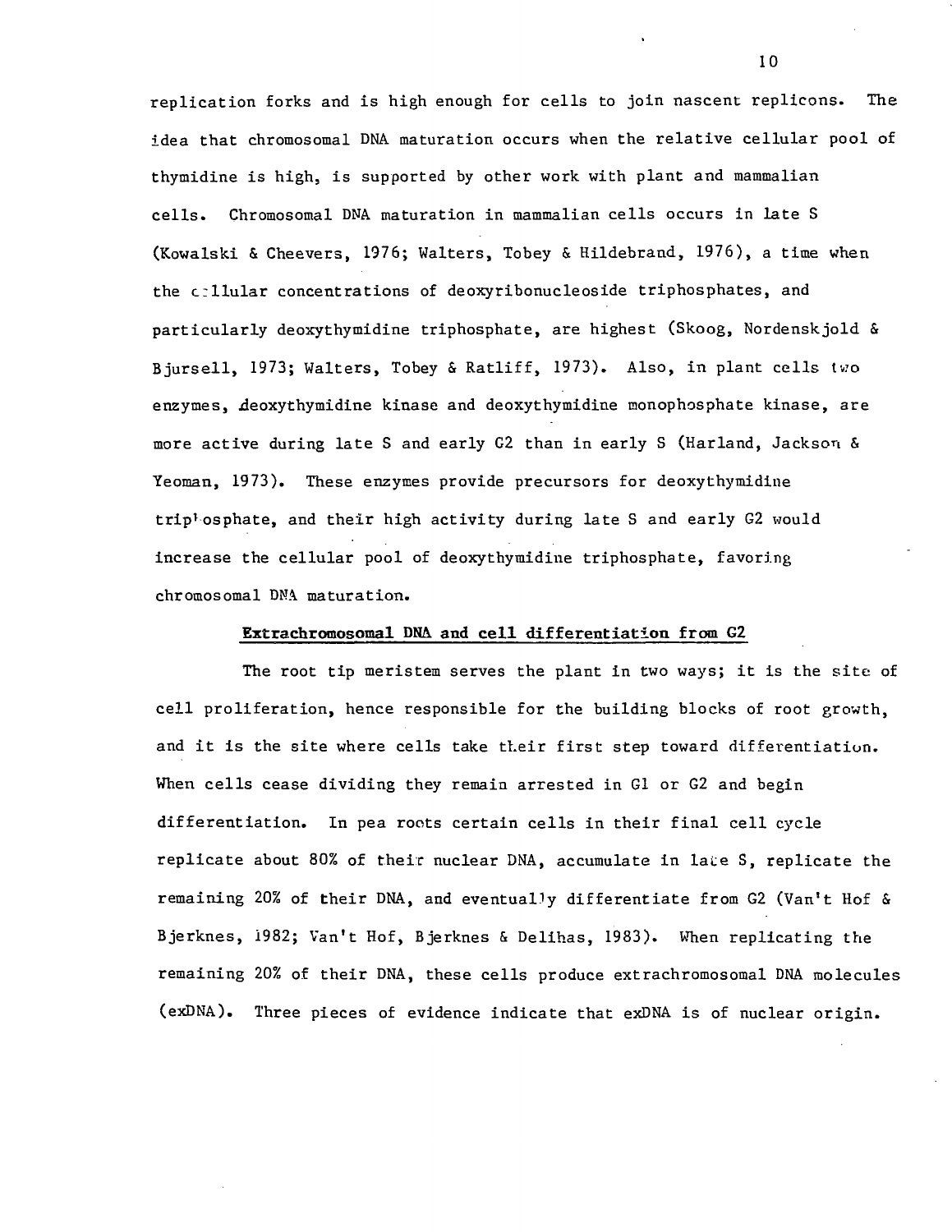First, more than 80% of selectively extracted exDNA molecules have a buoyant density that is the same as nuclear DNA. Second, the molecules are linear and not circular as is expected of plastid or mitochondrial DNA (Krimer & Van't Hof, 1983). Third, the molecules of exDNA have methylated bases as does nuclear but not organelle DNA (Van't Hof, unpublished results).

Extracted exDNA molecules are replicon size  $(54$  to 73 kilobase pairs) suggesting that they may be free replicons produced either by amplification or by excision from the chromosomal duplex during late S (Van't Hof, unpublished results).. Once free of the chromosome, portions of the exDNA duplex molecule are replaced by a strand displacement mechanism producing single-stranded DNA molecules of about 11 kilobases (Krimer & Van't Hof, 1983). Single-stranded exDNA is found in wheat also and these molecules are postulated to be involved with cell differentiation (Buchowicz, Kraszewska, & Eberhardt, 1978; Kraszewska & Buchowicz, 1983).

In pea, there is cytological evidence that cells producing exDNA differentiate from G2 and form epidermal and stelar tissues (Van't Hof, unpublished results). While not definitive, this observation suggests a relation between exDNA and cells that differ ntiate to form certain tissues within the root.

The function of exDNA is unknown, but it is clear that its production is one of the firrt steps in the transition of cells from a proliferative to a differentiated state. One working hypothesis is that exDNA molecules are late replicating replicons that are no longer attached to the chromosomal duplex and that these replicons have genes whose products are needed for the differentiation of certain cell types. That a portion of the exDNA duplex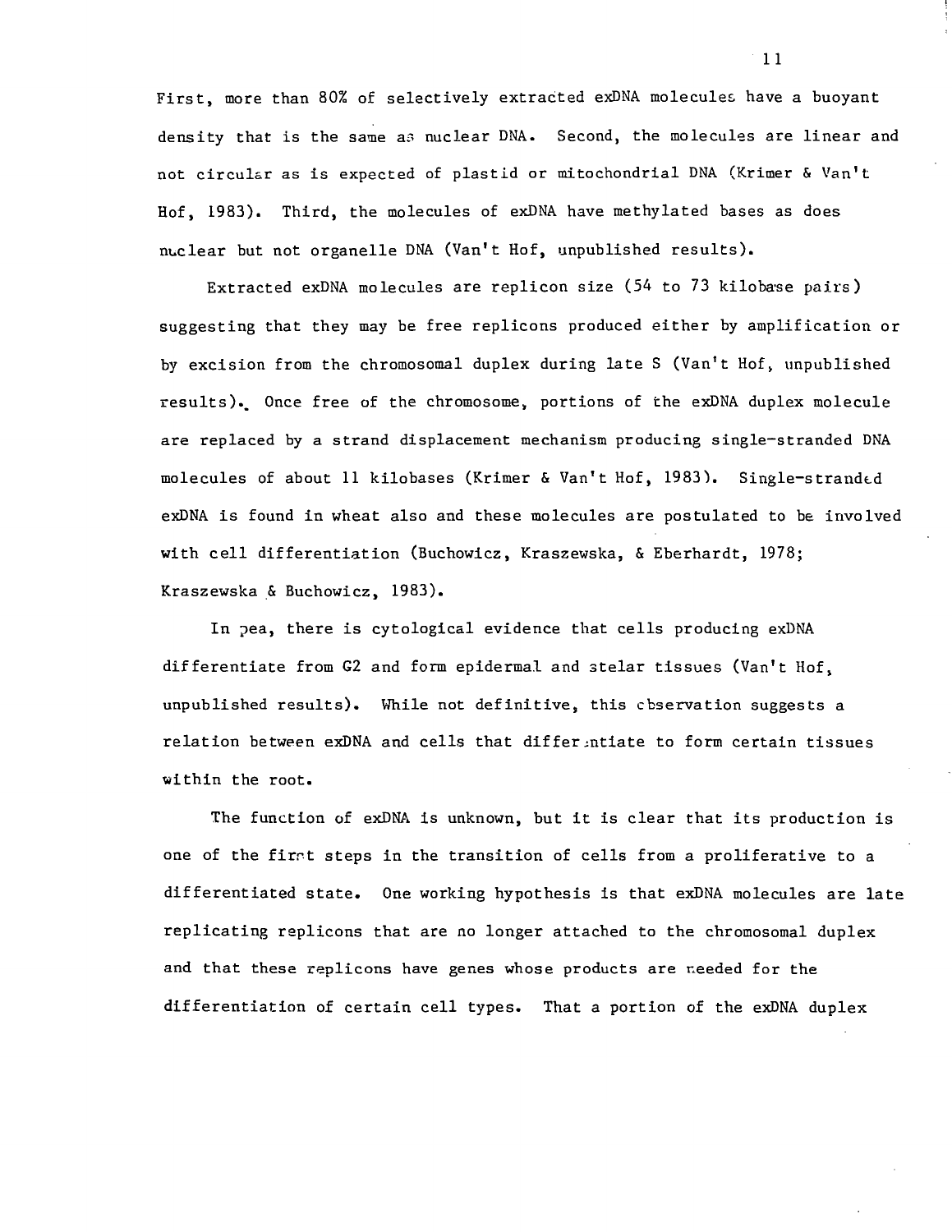molecu/e is removed by strand displacement is curious, and there are two plausible explanations for this phenomenon. First, it is possible that strand displacement removes certain base sequences that remained modified, and presumably unexpressed, when the cells were meristematic. The sequences replacing those removed may be unmodified and therefore expressed waile cells differentiate. A second possibility is that the production of free singlestranded molecules is a means of amplifying certain base sequences needed for cell differentiation.

#### Summary

The diagram shown -.. Fig. 5 outlines the cell cycle and notes the temporal relation between the topics presented in the text. Several details are excluded but these are mentioned elsewhere (Van't Hof & Kovacs, 1972; Van't Hof, 1973; 1974b; Rost, 1976). Also absent are details about modified cell cycles (Dyer, 1976). The positions in Gl and G2 noted as carbohydrate dependent are relative and they refer to the respective transitions from Gl to S and from G2 to M. Cells starved of either carbohydrate or phosphate fail to make these transitions. Those deprived of nitrate, however, fail only at Gl to S transition (Gould, Everett, Wang & Street, 1981) indicating that the controls that operate in Gl differ from those that operate in G2. This evidence and that of the temporal order of chromosomal DNA replication argues favorably for the view that the cell cycle is controlled by genes acting in sequence whose time of expression is determined by mitosis and the amount of nuclear DNA (2C vs 4C) in the cell.

## **Acknowledgement**

This research was supported by the U. S. Department of Energy.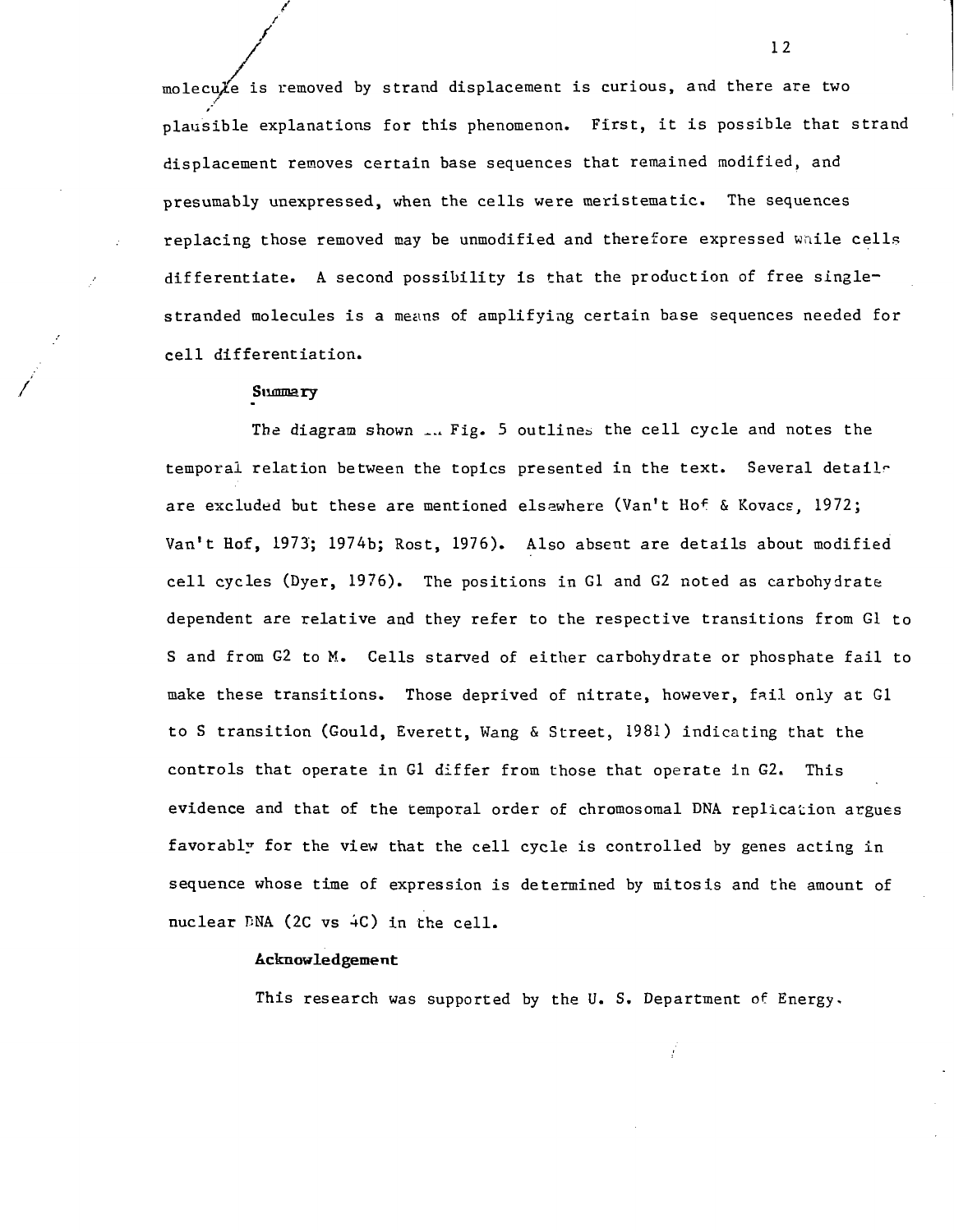#### **Figure legends**

Fig. **1.** An autoradiogram of chromosomal DNA fibers of Arabidopsis thaliana isolated after a 45 niinute pulse with tritiated thymidine. The bar scale is 500 ym and the arrows point toward gaps of unlabeled DNA that accommodate one or more replicons, i.e., gaps that are 24 um or longer. The tandem arrays of silver grains trace the movement of replication forks during the pulse. Note that replicons on the same DNA fiber replicate in clusters. The clusters are -separated by gaps of unlabeled DNA; these gaps are occupied by replicons that replicate DNA either before or after the pulse. (from Van't Hof, Kuniyuki & Bjerknes, 1978).

Fig. 2. A diagram showing the temporal order of replication of the two replicon families of Arabidopsis thaliana during S. Family A is the first to replicate, family B begins replication about 36 minutes later. The combined time for both families to replicate their DNA plus the 36 minute interval comprises 95% of S.

Fig. 3. Model for the auto-regulation of sequential replication of replicon families in plant cells during S phase. A factor produced during Gl activates the 1st family to replicate when the cell enters S. Replication oegins at the origin, noted as 0, and nascent chain growth proceeds bidirectionally replicating gene a. Gene a is immediately transcribed and its gene product activates the origins of the 2nd family. Gene b is subsequently replicated, transcribed, and its product activates origins of the 3rd family, etc. Note that the faster the replication forks move, the sooner genes a, b, and c are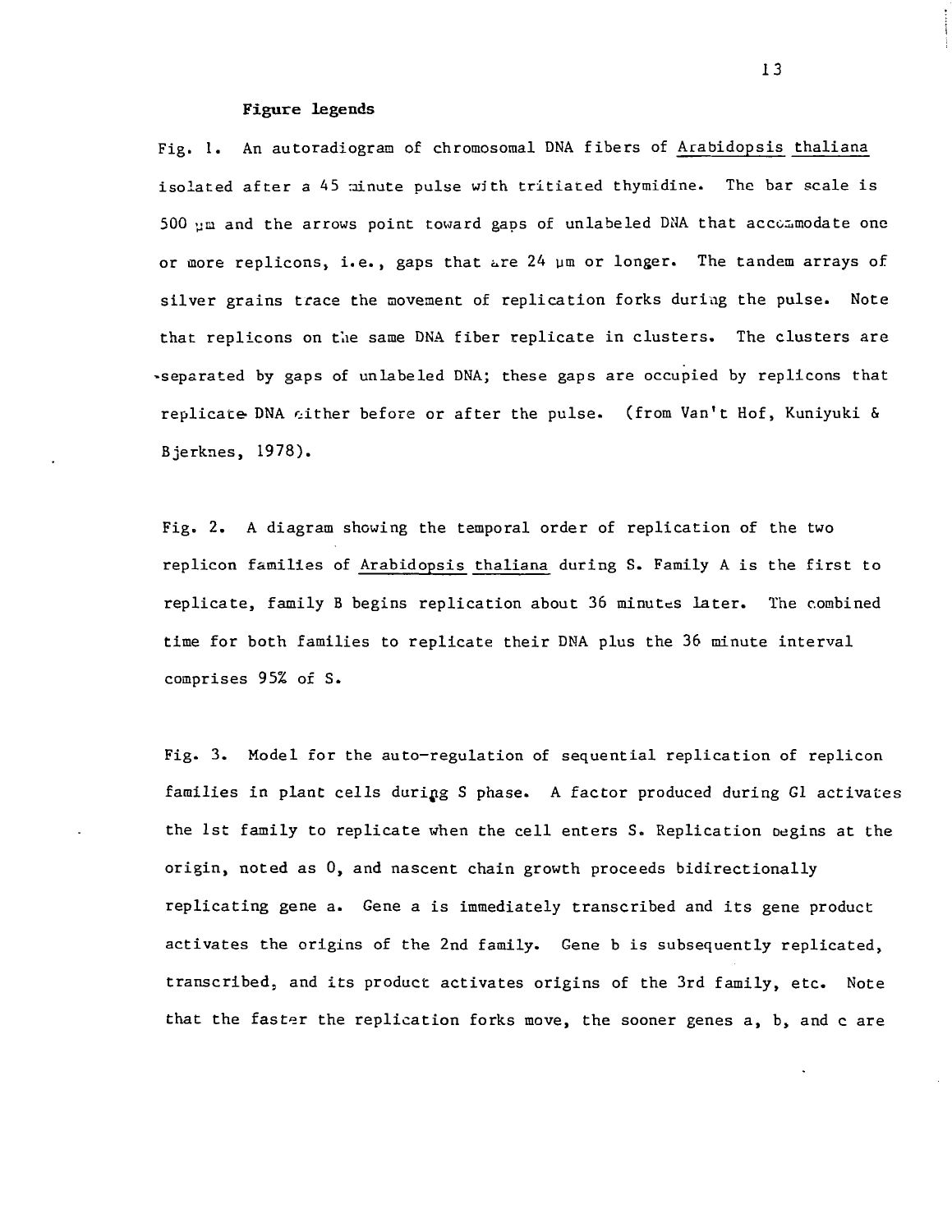replicated and the shorter the duration of S. Parental DNA. molecules are represented by the solid lines, nascent chains by the dashed lines, and replication forks by the arrows.

Fig. 4. A diagram showing the stepwise replication and maturation of chromosomal DNA during S and G2. Top, the parental chromosomal duplex in Gl with O's representing replicon origins; Step I, bidirectional replication by four replicons in a cluster; Step II, the convergence of replication forks of neighboring replicons within the cluster leaving a single-stranded gap between the nascent chains; to the right of the first cluster a second has begun replication; step III, gaps between nascent chains of replicons of the first cluster are sealed and joined producing a cluster-sized molecule; Step IV, gaps between neighboring clusters and replicons are sealed and joined to give chromosomal-sized DNA. Note that the time between the replication of the first and that of the second cluster may be greater than shown.

 $\mathbb{F}_{q}$ 

Fig. 5. A diagram of the cell cycle in higher plants showing the relative positions of events discussed in the text.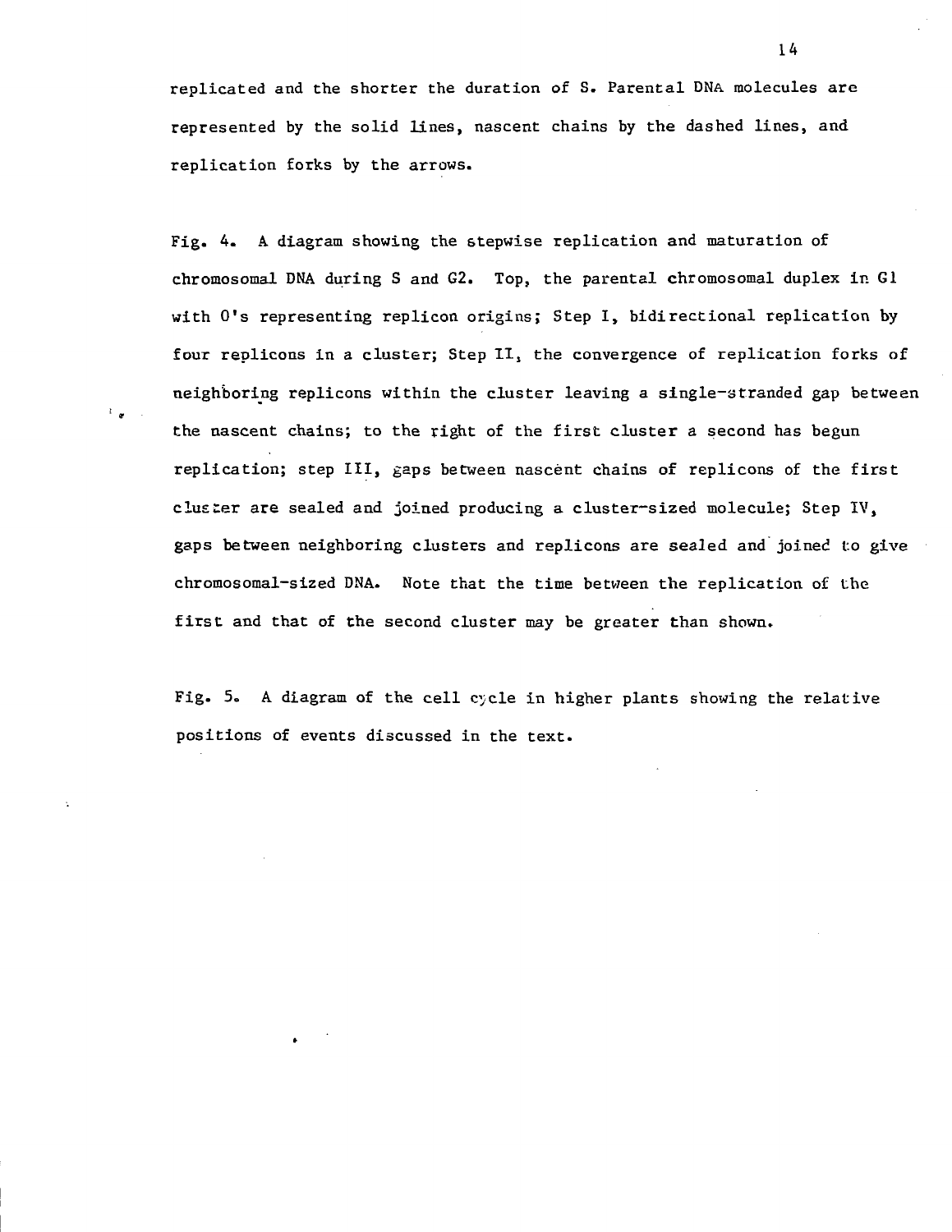#### Refererces

- Beach,D., Durkacz, B. & Nurse, P. (1983). Functionally homologous cell cycle control genes in budding and fission yeast. Nature 300,706-709.
- Bernier, G., Kinet, J. H., & Bronchart, R. (1967). Cellular events at the meristem during floral induction in Sinapis alba L. Physiologie Vegetal **5,311-324.**
- Buchowicz, J., Kraszewska, E. & Eberhardt, J. (1978). Characterization of the early synthesized DNA in germinating Triticum aestivum embryos. Phytpchemistry 17, 1481-1484.
- Cairns, J. (1966). Autoradiography of Hela cell DNA. Journal of Molecular Biology, 15,372-373.
- Dyer, A. F. (1976). Modification and errors of mitotic cell division in relation to differentiation. In Cell Division in Higher Plants, ed. M. Mo Yeoman, pp. 199-249. New York:Academic Press.
- Evans, L. S., A. Meida, M. S., Lynn, D. G. & Nakaniski, K. (1979). Chemical characterization of a hormone that promotes cell arrest in G2 in complex tissue. Science, **203,** 1122-1123.
- Evans, L. S. & Tramontano, W. A. (i981). Is trigonelline a plant hormone? American Journal of Botany, 68, 1182-1189.
- Evans, L. S. Tramontano, W. A. (In Press). Trigonelline and promotion of cell arrest in G2 of various legumes. Phytochemistry,
- Evans, L. S. & Van't Hof, J. (1973). Cell arrest in G2 in root meristems. Experimental Cell Research, 82, 471-473.
- Evans, L. S. & Van't Hof, J. (1974a). Is the nuclear DNA content of mature root cells prescribed in the root meristem? American Journal of Botany, 61, 1104-1111.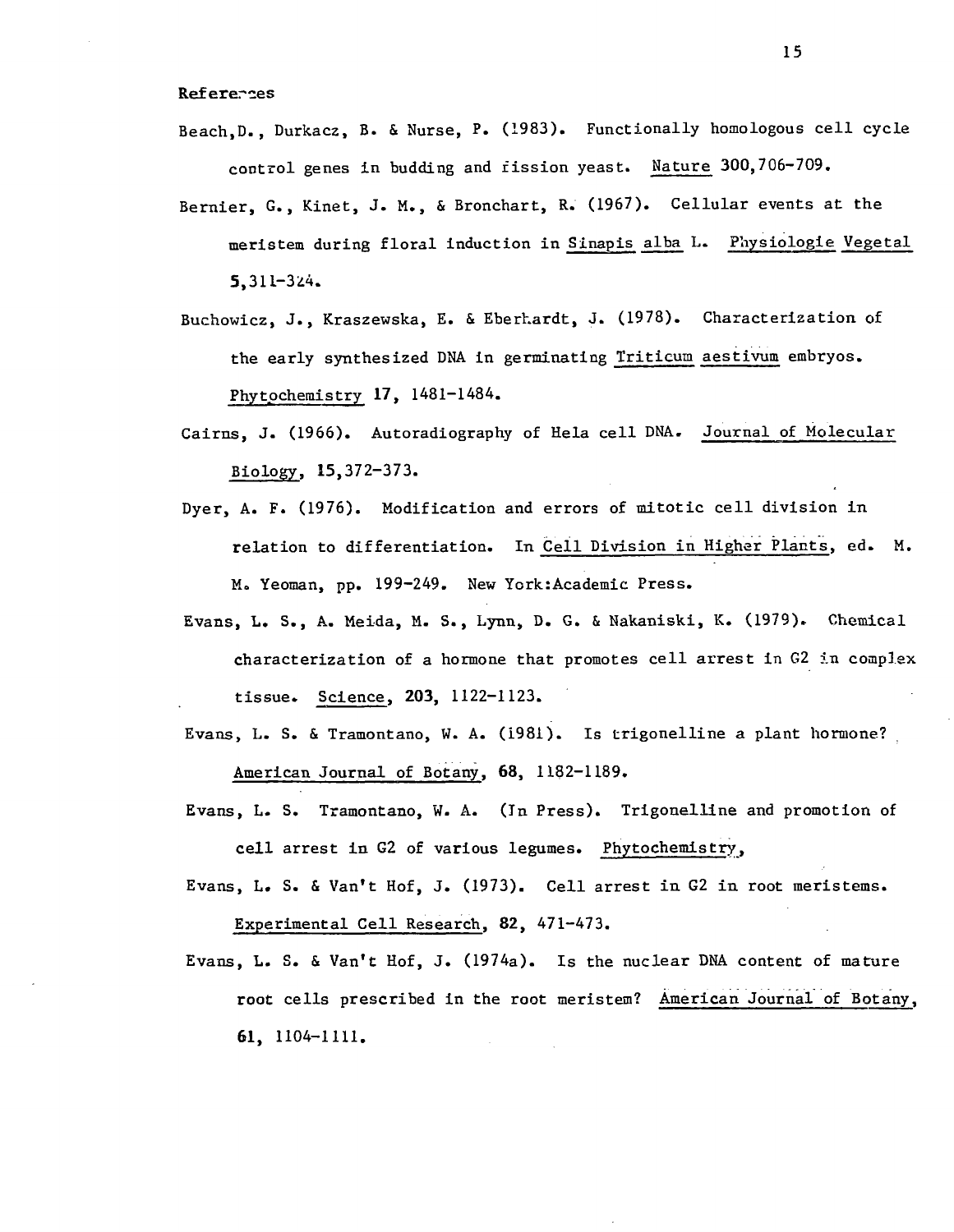Evans, L. S. & Van't Hof, J. (1974b). Promotion of cell arrest in G2 in root and shoot meristems in Pisum by a factor from the cotyledons.

Experimental Cell Research, 87, 259-264.

- Francis, D. (1981a). Effects of red and far-red light on cell division in the shoot apex of Silene coeli-rosa L. Protoplasma, **107,** 285-299.
- Francis, D. (1981b). A rapid accumulation of cells in G2 in the shoot apex of Silene coeli-rosa during the first day of floral induction. Anuals of Botany, 48, 391-394.
- Francis, D. & Lyndon, R. F. (1978). Early effects of floral induction on all division in the shoot apex of Silene. Planta, **139,** 273-279.
- Gelfant, S. (1962). Initiation of mitosis in relation to the cell division cycle. Experimental Cell Research, 26, 395-403.
- Gelfant, S. (1962). Patterns of epidermal cell division. I: Genetic behavior of the Gl cell population. Experimental Cell Research, 32, 521-528.
- Gelfant, S. (1966). Patterns of cell division: The demonstration of discrete cell populations. In Methods of Cell Physiology, vol. 2, ed. D. M. Prescott, pp 359-395. New York: Academic Press.
- Gould, A. R., Everett, N. P., Wang, T» L. & Street, H. 2. (1981). Studies on the control of the cell cycle in cultured plant cells. I. Effect of nutrient limitation and nutrient starvation. Protoplasma, 106, 1-13.
- Hand, R. (1975). Regulation of DNA replication on subchromosomal units of mammalian cells. Journal of Celi Biology, 64, 89-97.
- Harland, J., Jackson, J. F. & Yeoman, M. M. (1973). Changes in some enzymes involved in DNA biosynthesis following induction of division in cultured plant cells. Journal of Cell Science, 13, 121-138.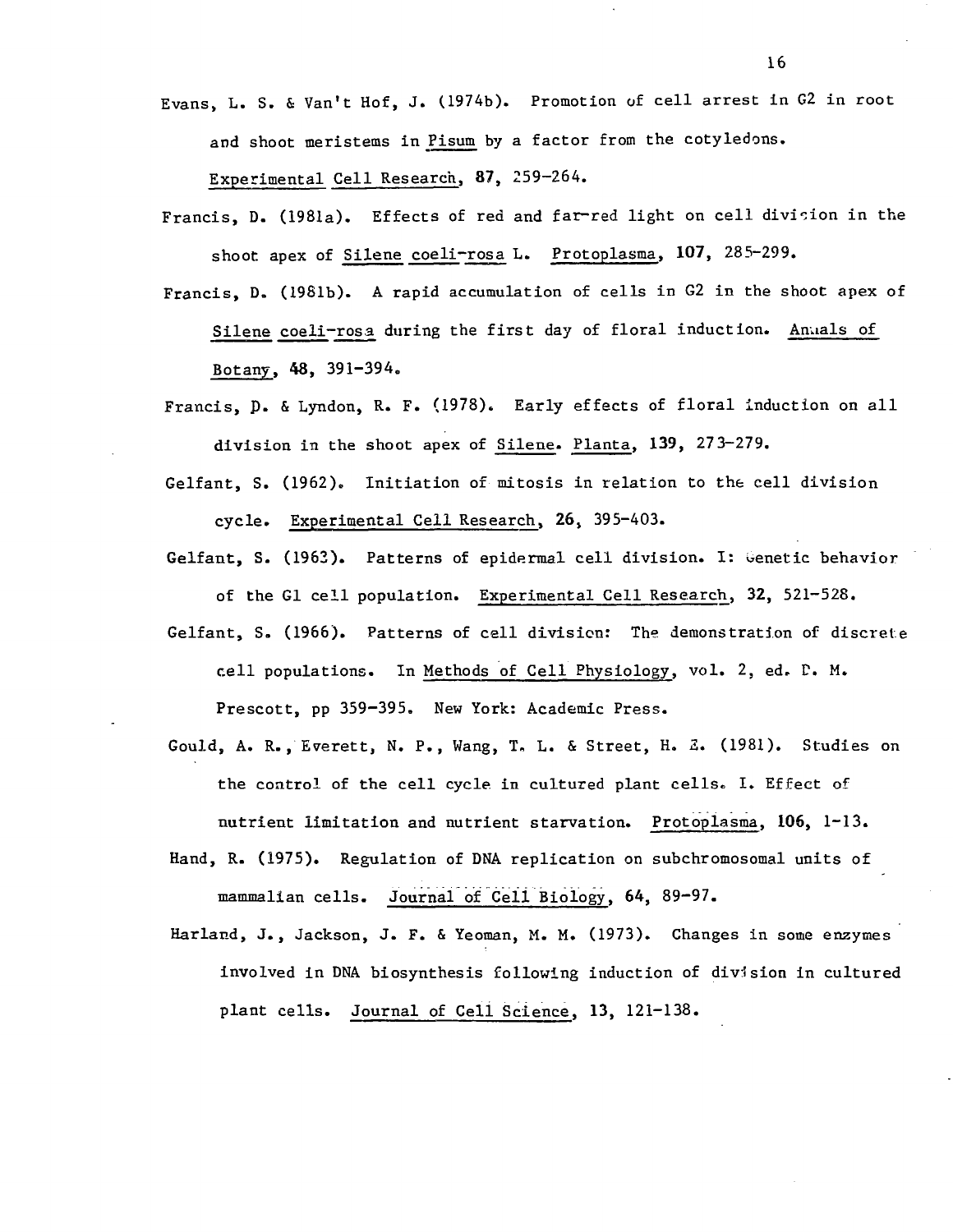- Howard, A. & Pel, S. R. (1953). Synthesis of deoxyribonucleic acid in normal and irradiated cells and its relation to chromosome breakage. Heredity (Suppl.)., 6, 216-273.
- Huberman, J. A. & Riggs, A. D. (1968). On the mechanism of DNA replication in mammalian chromosomes. Journal of Molecular Biology, **32,** 327-341.
- Jacqmard, A. & Miksche, J. P. (1971). Cell population and quantitative changes of DNA in the shoot apex of Sinapis alba during floral induction. Botanical Gazette, **132,** 364-367.
- Jacqmard,. A., Raju, M. V. S., Kinet, J. M & Bernier, G. (1976). The early action of the floral stimulus on mitotic activity and DNA synthesis in the apical meristem of Xanthium strumarium. American Journal of Botany, 63, 166-174.
- Kowalski, J. & Cheevers, U. P. (1976). Synthesis of high molecular weight DNA strands during S phase. Journal of Molecular Biology, **104,** 603-615.

Kraszewska, E. & Buchowicz, J. (1983). Uptake and binding of cytoplasmic UNA

by wheat embryo cell nuclei. Molecular Biology Reports, 9, 175-178. Krimer, D. B. & Van't Hof, J. (1983).. Extrachromosomal DNA of pea (Pisum sativum) root-tip cells replicates by strand displacement. Proceedings

of the National Academy of Sciences of the U.S.A., 80, 1933-1937.

- Mathews, C. K. & Sinha, N. K. (1982). Are DNA precursors concentrated at replication sites? Proceedings of the National Academy of Sciences of the U.S.A., 79, 302-306.
- Rost, T. L. (1977). Response of the plant cell cycle to stress. In Mechanisms and Control of Cell Division, ed., T. L. Rost & E. M. Gifford, Jr. , pp. 111-143. Stroudsburg: Dowden, Hutchinson *&* Ross, Inc.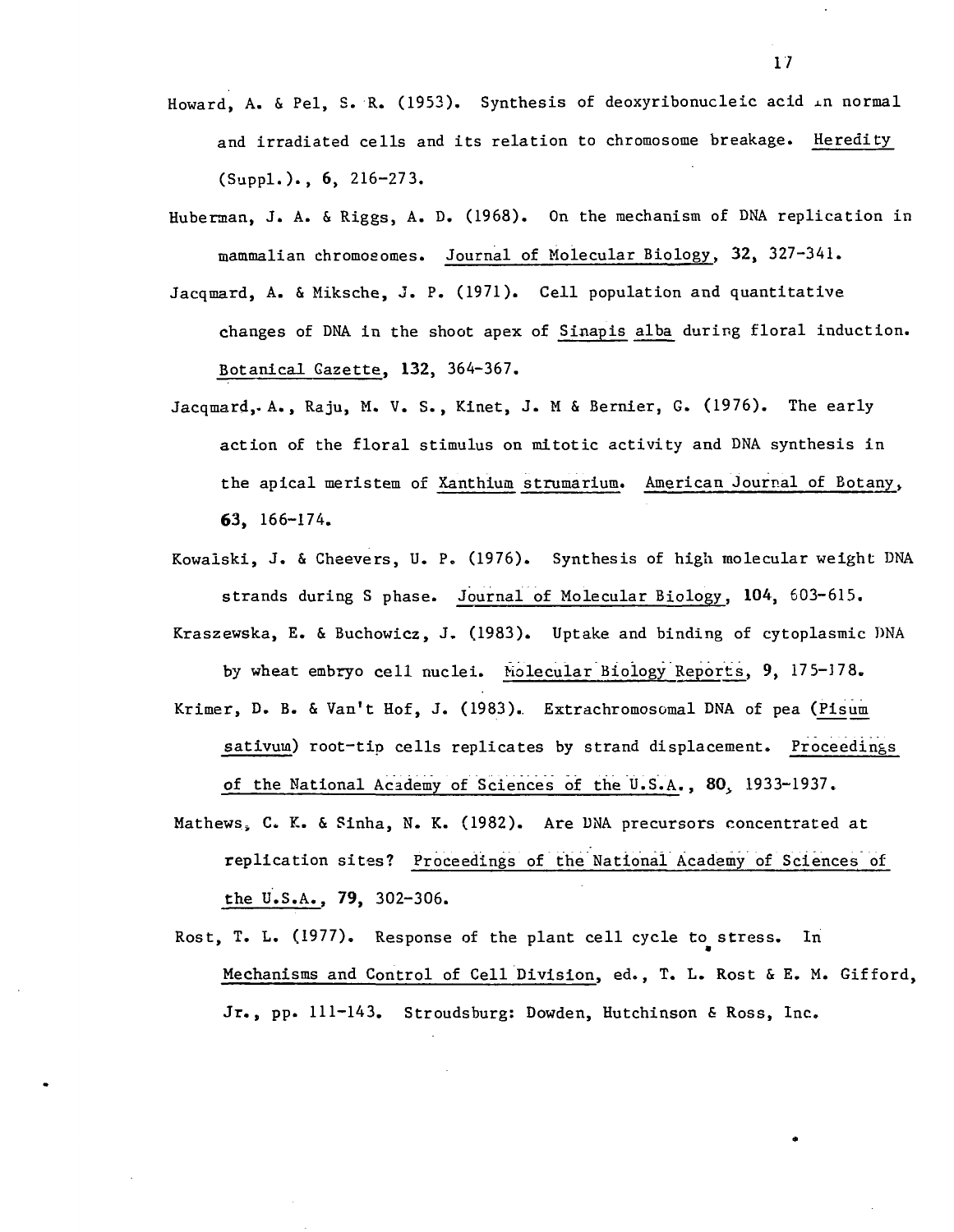Schvartzman, J. B., Chenet, B., Bjerknes, C. A. & Van't Hof, J. (1981). Nascent replicons are synchronously joined at the end of S phase or during G2 phase in peas. Biochimica et Biophysica Acta, 653, 185-192. Schvartzman, J. B., Krimer, D. B. & Van't Hof, J. (1984). The effects of different thymidine concentrations on DNA replication in pea-root cells

synchronized by a protracted 5-fluorodeoxyuridine treatment.

Experimental Cell Research, 150, 379-389.

Skoog, K. L., Nordenskjold, B. A. & Bjursell, K. G. (1973).

Deoxyribonucleoside triphosphate pools and DNA synthesis in synchronized hamster cells. European Journal of Biochemistry, 33, 428-432.

- Taylor, J. H. (1963). DNA synthesis in relation to chromosomal reproduction and the reunion of breaks. Journal of Cellular and Comparative Physiology, 62, 73-86.
- Van't Hof, J. (1965). Relationships between mitotic cycle duration, S period duration, and the average rate of DNA synthesis in the root meristem cells of several plants. Experimental Cell Research, 39, 48-54.
- Van't Hof, J. (1973). The regulation of cell division in higher plants. In ?asic Mechanisms in Plant Morphogenesis, pp 152-165. Brookhaven Symposia in Biology, Number 25.
- Van't Hof, J. (1974a). The duration of chromosomal DNA synthesis, of the mitotic cycle, and of meiosis in Higher Plants. In Handbook of Genetics, ed. R. C. King, pp 363-377. New York: Plenum Press.

Van't Hof, J. (1974b). Control of the cell cycle in higher plants. In

Cell Cycle Controls, ed. G. M. Padilla, I. L. Cameron, & A. Zimmerman, pp 77-86, New York: Academic Press.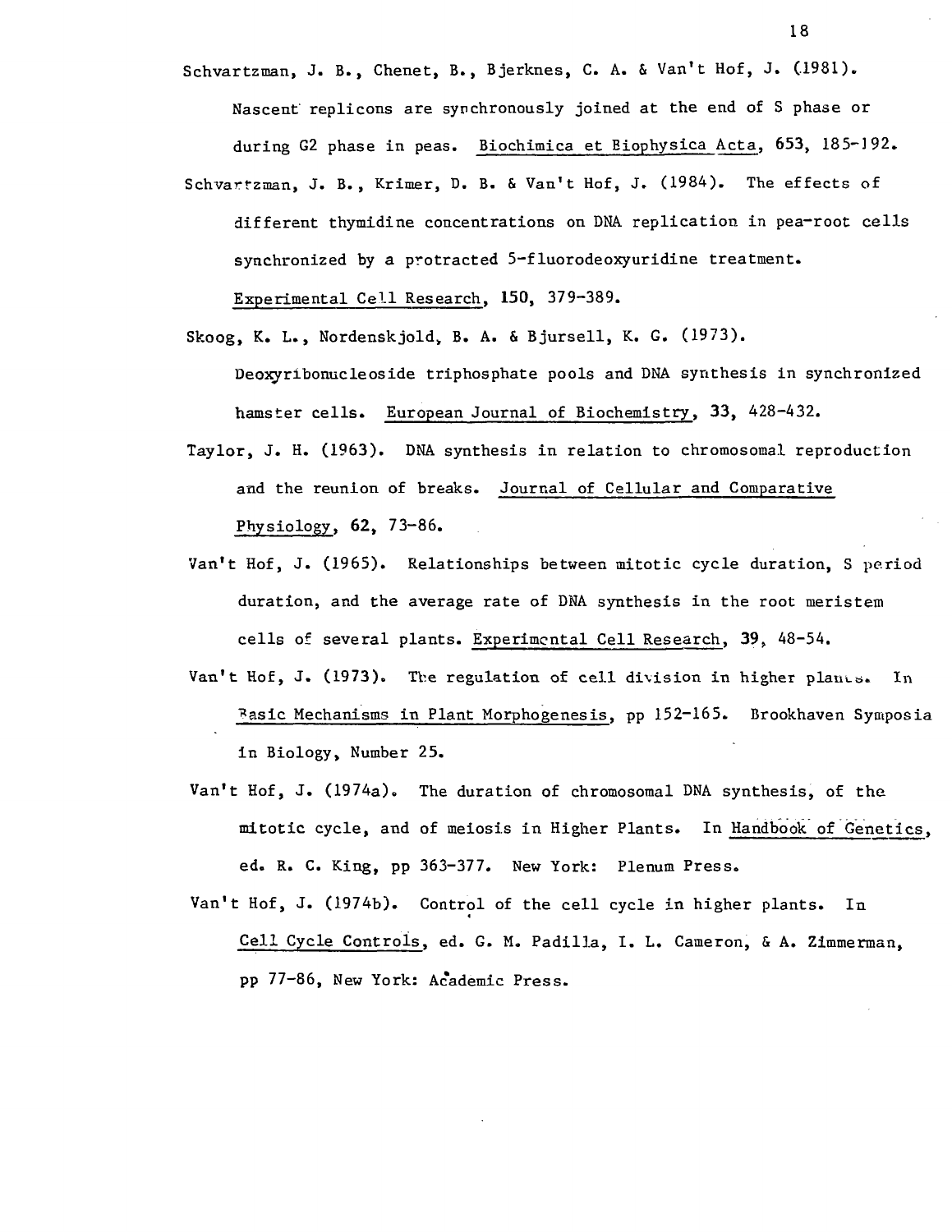- Van't Hof, J. & Bjerknes, C. A. (1977). 18 ym replication units of chromosomal DNA fibers of differentiated cells of pea (Pisum sativum) Chromosoma, 64, 287-294.
- Van't Hof, J. & Bjerknes, C. A. (1981). Similar replicon properties of higher plant cells with different S periods and genome sizes. Experimental Cell Research, **136,** 461-465.
- Van't Hof, J. & Bjerknes, C. A. (1982). Cells of pea (Pisum sativum) that differentiate from G2 phase have extrachromoscmal DNA. Molecular and Cellular Biology, 2, 339-345.
- Van't Hof, J., Bjerknes, C. A. & Clinton, J. H. (1978). Replicon properties of chromosomal DNA fibers and the duration of DNA synthesis of sunflower root—f.p meristem cells at different temperatures. Chromosoma, 66, 161- 171.
- Van't Hof, J., Bjerknes, C. A. & Delihas, N. C. (1933). Excision and replication of extrachromosomal DNA of pea (Pisum sativum). Molecular and Cell Biology, 3, 172-181.
- Van't Hof, J. & Kovacs, C. J. (1972). Mitotic cycle regulation in the meristem of cultured roots: The principal control point hypothesis. In The Dynamics of Meristem Celi Populations, ed.. M. W. Miller & C. C. Keuhnert, pp 15-32, New York: Plenum Press.
- Van't Hof, J. , Kuniyuki, A. & Bjerknes, C. A. (1978). The size and number of replicon families of chromosomal DNA of Arabidopsis thaliana. Chromosoma, 68, 269-285.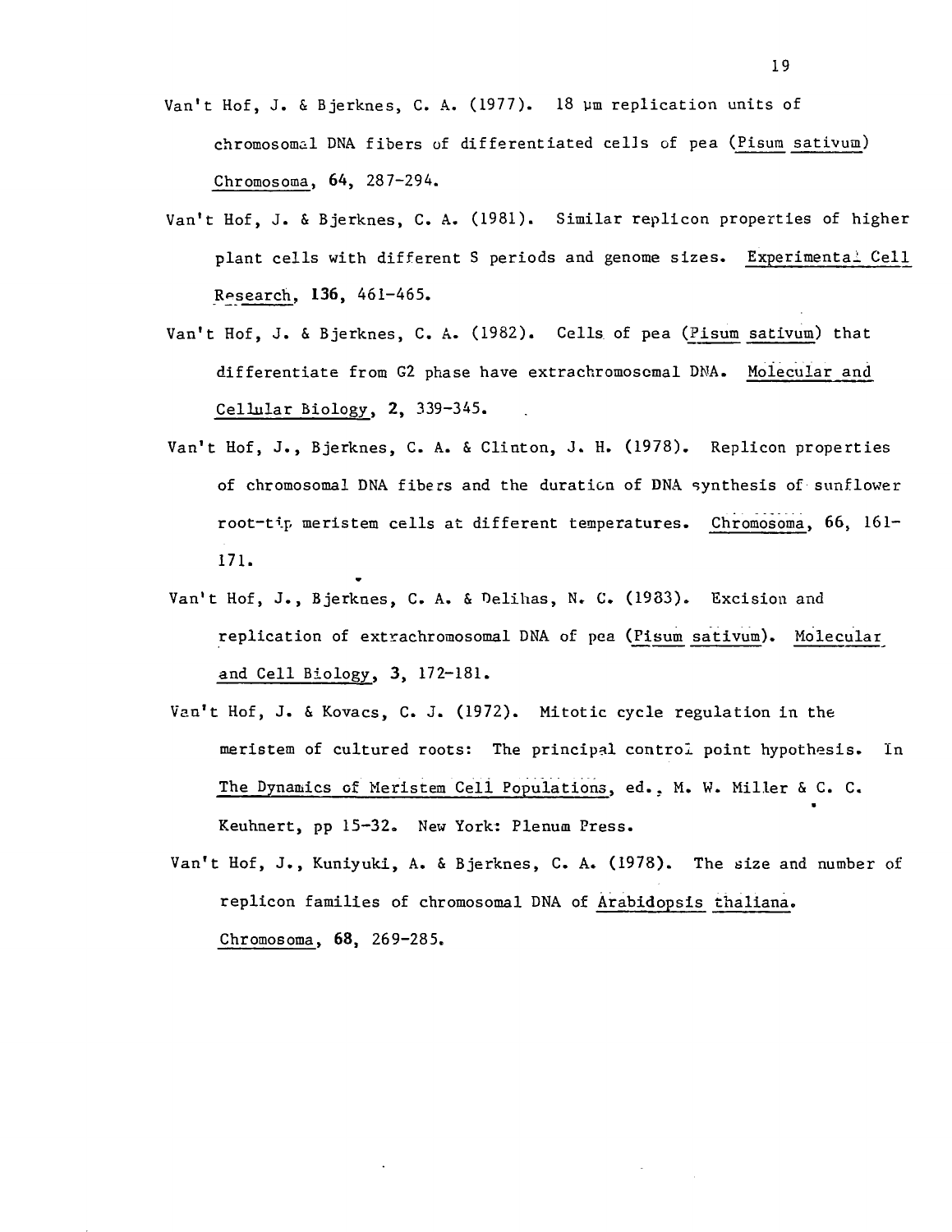Walters, R. A., Tobey, R. A. & Hildebrand, C. E. (1976). Chain elongation and joining of DNA synthesized during hydroxyurea treatment of Chinese hamster cells. Biochimica et Biophysica Acta, 447, 36-44.

Walters, R. A., Tobey, R. A. & Ratliff, R. L. (1973). Cell-cycle-dependent variations of deoxyribonucleoside triphosphate pools in Chinese hamster Biochimica at Biophysica Acta, **319,** 336-347.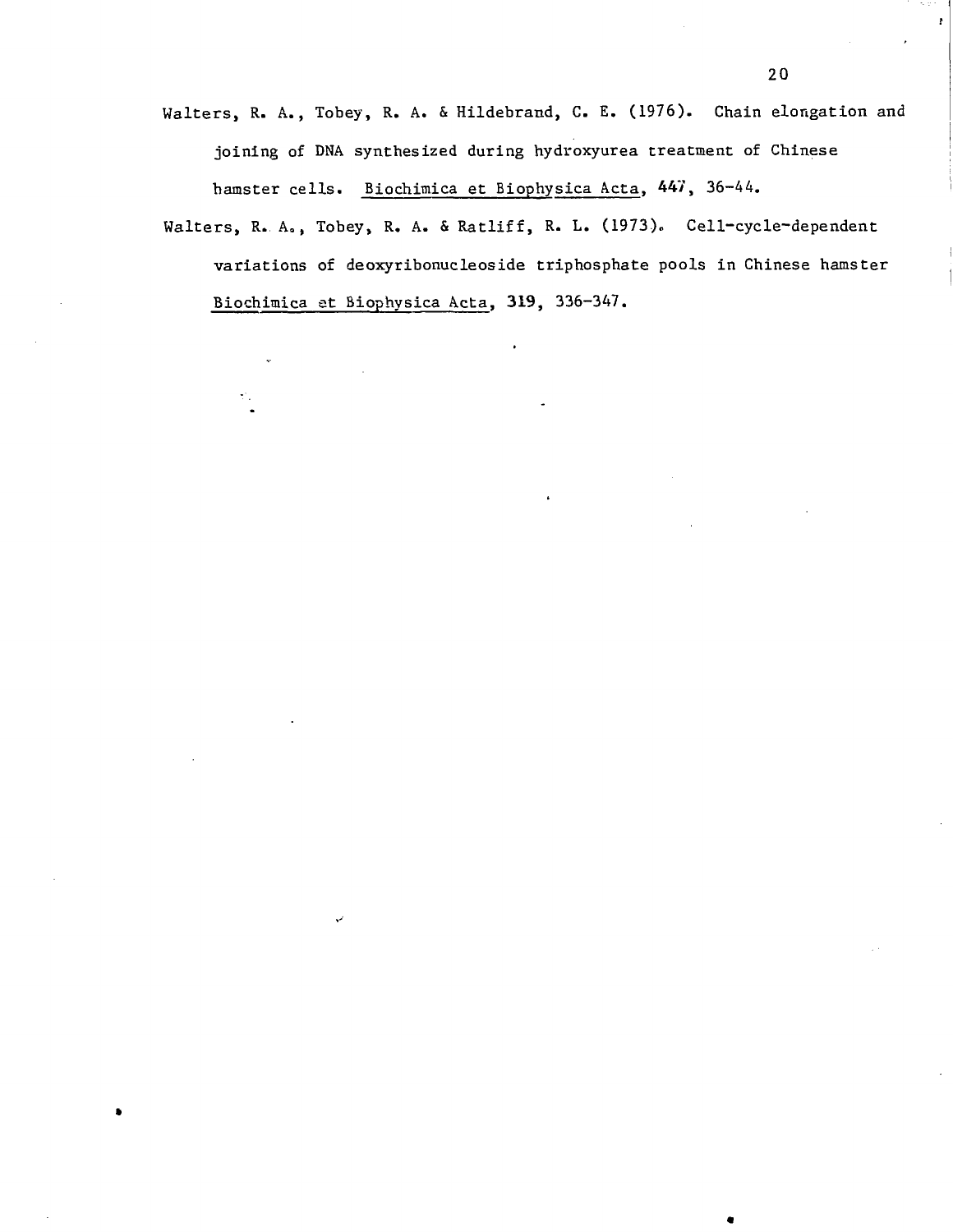

بر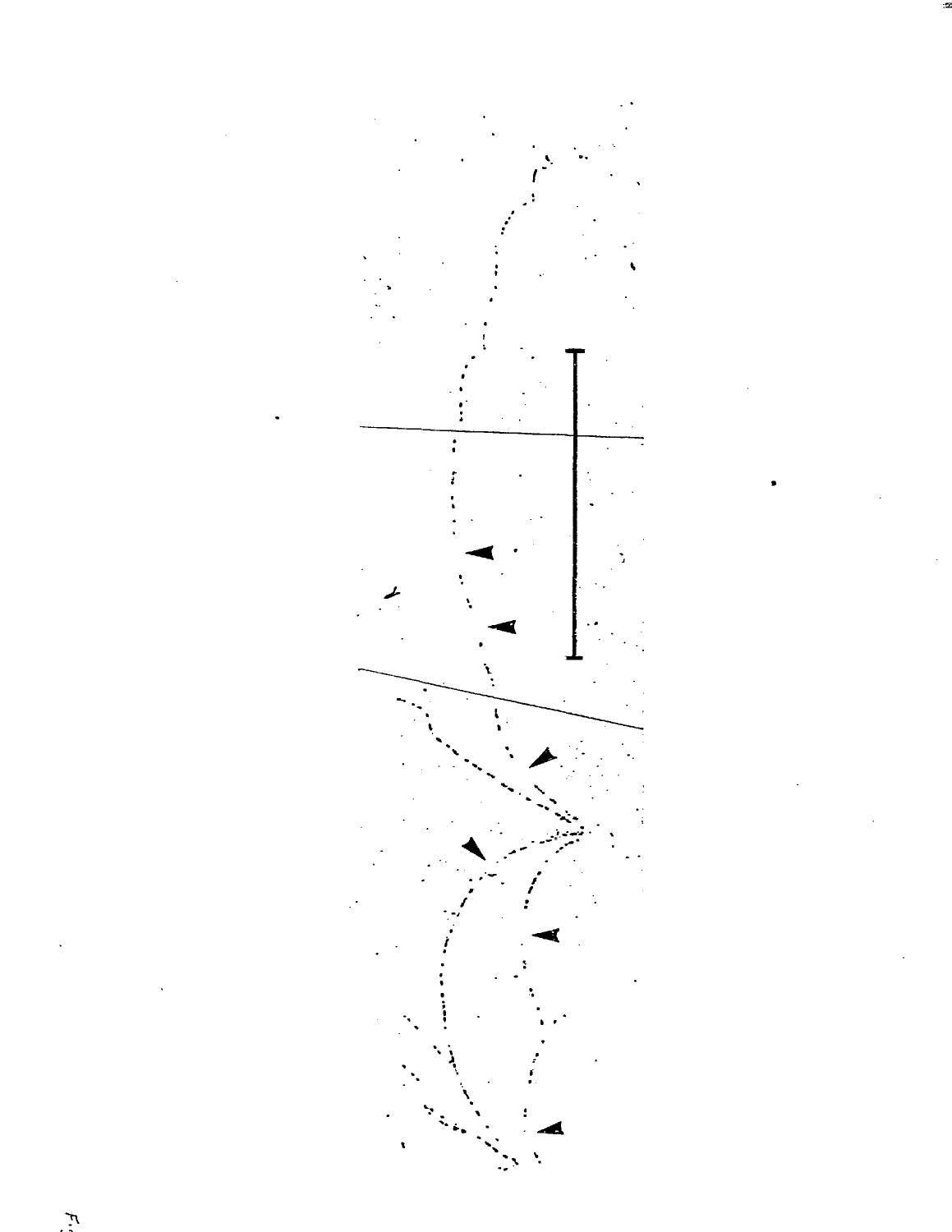

 $\label{eq:2.1} \frac{1}{\sqrt{2}}\left(\frac{1}{\sqrt{2}}\right)^{2} \left(\frac{1}{\sqrt{2}}\right)^{2} \left(\frac{1}{\sqrt{2}}\right)^{2} \left(\frac{1}{\sqrt{2}}\right)^{2} \left(\frac{1}{\sqrt{2}}\right)^{2} \left(\frac{1}{\sqrt{2}}\right)^{2} \left(\frac{1}{\sqrt{2}}\right)^{2} \left(\frac{1}{\sqrt{2}}\right)^{2} \left(\frac{1}{\sqrt{2}}\right)^{2} \left(\frac{1}{\sqrt{2}}\right)^{2} \left(\frac{1}{\sqrt{2}}\right)^{2} \left(\$ 

 $\bullet$ 

 $\sim$ 

 $\sim 10^7$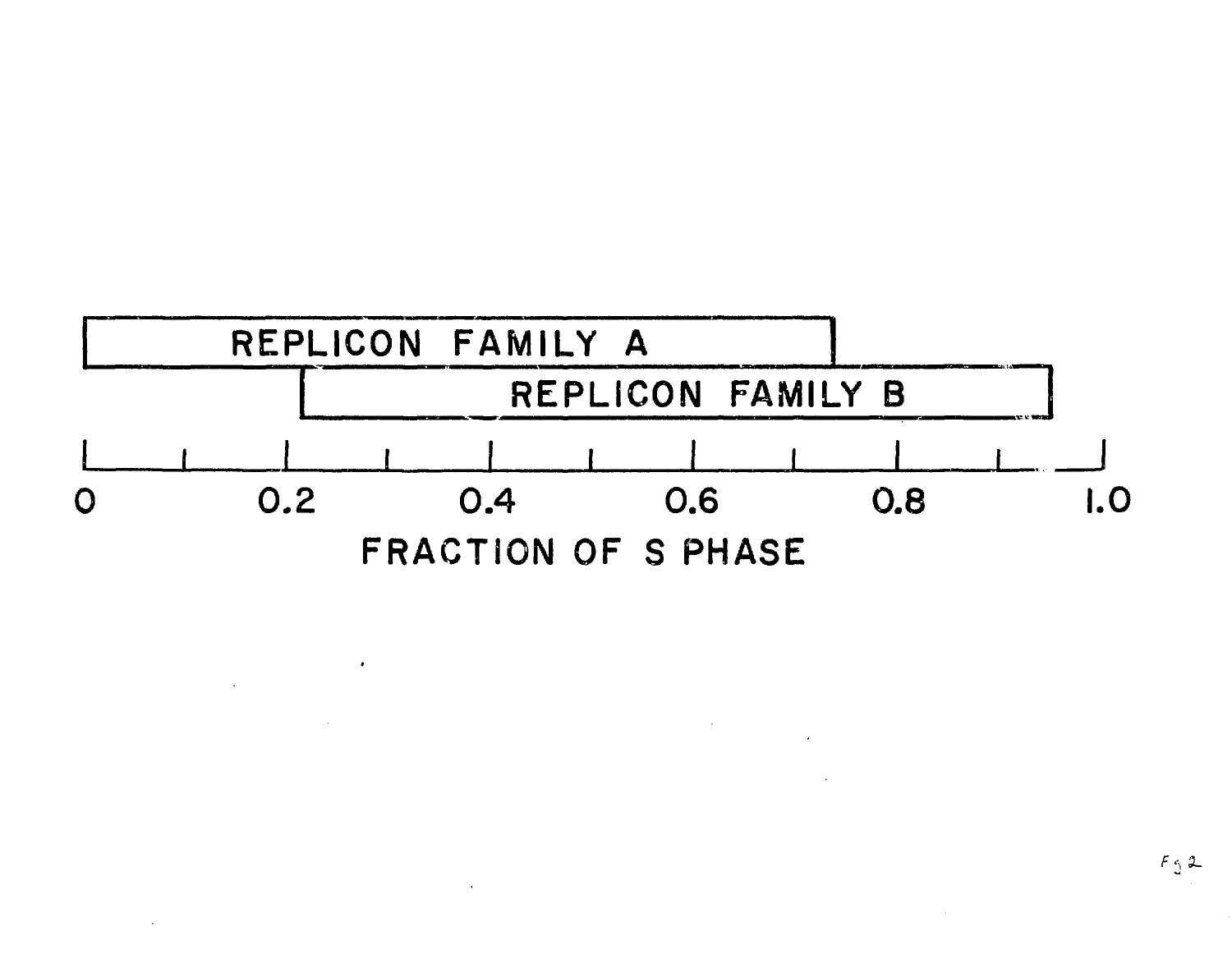# CELL CYCLE PHASE



 $F/3$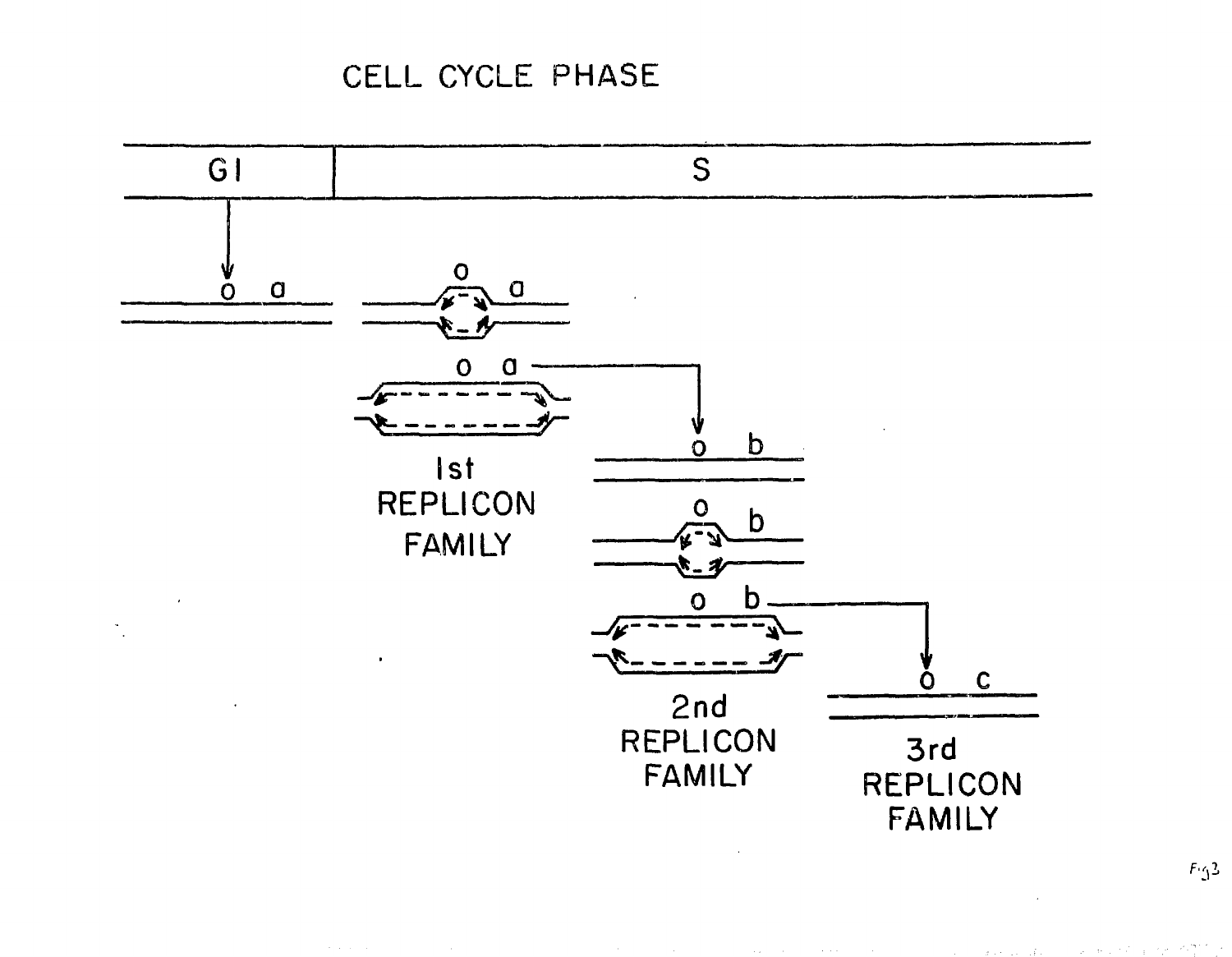

 $\kappa_{\mathfrak{s}}$ ł